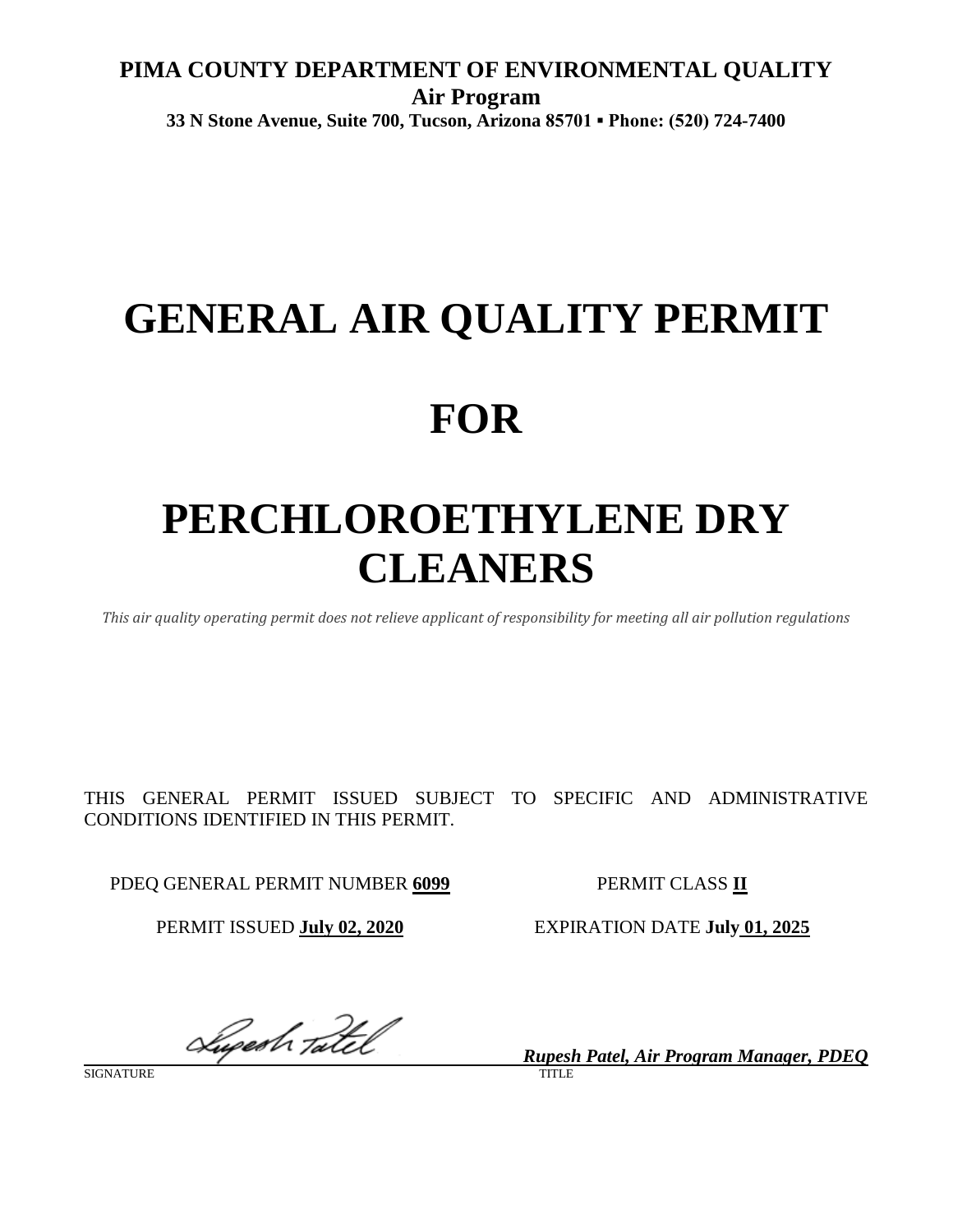# **TABLE OF CONTENTS**

| Title of Permit Part<br>Page |                                                                                     |
|------------------------------|-------------------------------------------------------------------------------------|
| Ι.                           | Part 1: Explanation of Permit Structure (Applicable to All Dry Cleaning Machines) 3 |
| П.                           |                                                                                     |
|                              |                                                                                     |
|                              |                                                                                     |
| V.                           |                                                                                     |
|                              |                                                                                     |
|                              |                                                                                     |
|                              |                                                                                     |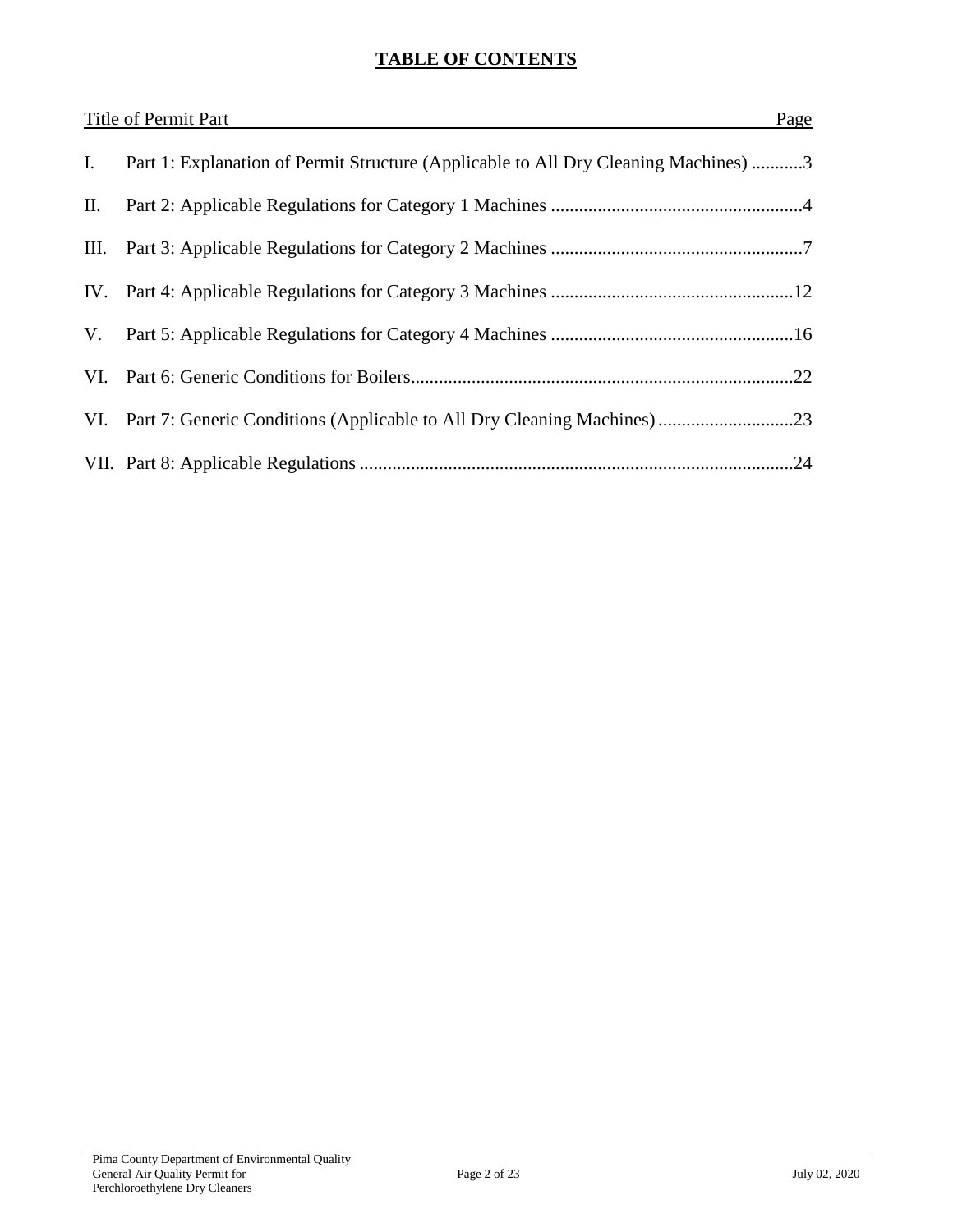## **EXPLANATION OF PERMIT STRUCTURE**

This is a general permit for dry cleaning machines using perchloroethylene (PCE) and operating in Pima County. Whereas all dry cleaning machines covered under this general permit are substantially similar, the regulations governing the operation and monitoring of these machines varies greatly. During the application process for this general permit, the Permittee supplied various pieces of information about the machines operated at the permitted facility, and the facility itself. This information was used to categorize each machine operated at the permitted facility into one of four categories.

The four categories of machines used in the permit were developed by PDEQ in order to clarify which regulations apply to each machine operated at the permitted facility. Depending on the age of the machine, and how much PCE is consumed at the facility, each machine operating at the facility could be subject to substantially different regulations. Some regulations, however, are the same for all machines and do not vary. The permit has been structured to reflect these facts.

This general permit is divided into eight parts. Parts 1, 7 and 8 apply to all machines regardless of age and facility PCE consumption. Parts 2 through 4 contain the separate sets of applicable regulations for each of the four categories of dry cleaning machines. Each dry cleaning machine operated at the permitted facility is regulated by one, and only one, of these four parts (it is possible for separate machines at the same facility to be subject to different sets of regulations.) The specific federal regulations applicable to each category of dry cleaning machine are identified in whole within each Part.

Each dry cleaning machine authorized to operate in Pima County at the permitted facility shall be provided an Authorization to Operate (ATO) certificate. This certificate lists each dry cleaning machine at the permitted facility, along with the specific category each machine fits into and the corresponding parts of the permit which apply to each machine. See the attached ATO certificate to clarify which regulations apply to each machine operated at your facility.

Part 6 of the permit is the set of additional conditions that applies to any fossil fuel fired boilers or water heaters operated at the permitted facility. Any fossil fuel fired equipment authorized to operate at the permitted facility is included in the ATO certificate. The applicable parts of the permit that apply to the fossil fuel fired equipment are also enumerated in the ATO certificate. If no fossil fuel fired equipment is permitted to operate at the facility, this is reflected by an absence of such equipment on the ATO certificate.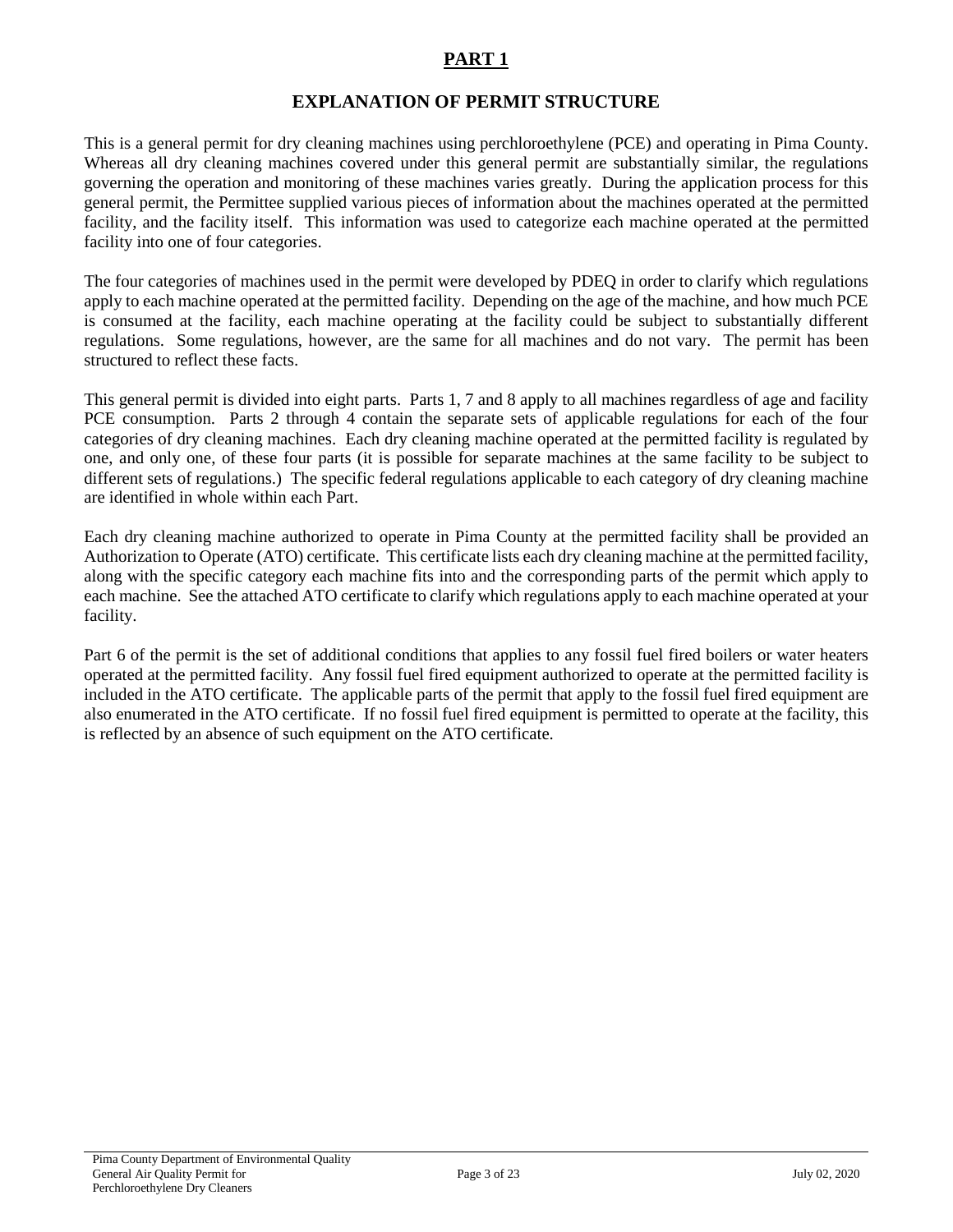#### **SPECIFIC CONDITIONS FOR CATEGORY 1 MACHINES** *(For Existing Small Area Source* **PCE Dry Cleaning Equipment)**

**This Part applies to all dry-to-dry dry cleaning machines for which installation, relocation or reconstruction was commenced before December 9, 1991; and which are located at a dry cleaning facility with a facilitywide, total yearly perchloroethylene consumption of less than 140 gallons/year.**

#### **A. Required Control Technology**

There are no requirements to install or maintain any PCE control devices on machines within this category.

#### **B. Standards for Operating Dry Cleaning Machinery**

- 1. The Permittee shall operate the dry cleaning system according to the manufacturer's specifications and recommendations. [40 CFR 63.322(d)]
- 2. The Permittee shall close the door of each dry cleaning machine immediately after transferring articles to or from the machine and shall keep the door closed at all other times. [40 CFR 63.322(c)]
- 3. The Permittee shall store all PCE and wastes that contain PCE in solvent tanks or solvent containers with no perceptible leaks. The exception to this requirement is that containers for separator water may be uncovered, as necessary, for proper operation of the machine and still. [PCC 17.16.400.A & 40 CFR 63.322(j)]
- 4. The Permittee shall drain all cartridge filters in their housing, or other sealed container, for a minimum of 24 hours, or shall treat such filters in an equivalent manner, before removal from the dry cleaning facility. [40 CFR 63.322(i)]

#### **C. Maintenance, Leak Detection, and Repair**

1. General Maintenance Requirement

The Permittee shall maintain the dry cleaning system according to the manufacturer's specifications and recommendations. [40 CFR 63.322(d)]

2. Perceptible Leak Checks

The Permittee shall inspect the system **biweekly** for *perceptible leaks* while the dry cleaning system is operating. (*Perceptible leaks* are PCE vapor or liquid leaks that are obvious from the odor of PCE, visual observation, such as pools or droplets of liquid, or the detection of gas flow by passing the fingers over the surface of equipment.) Inspection with a halogenated leak detector or PCE gas analyzer also fulfills the requirement for inspection of *perceptible leaks*. The following components shall be  $\frac{1}{40 \text{ CFR } 63.321 \& 40 \text{ CFR } 63.322 \& 40 \text{ CFR } 63.322 \& 100 \& 100 \& 100 \& 100 \& 100 \& 100 \& 100 \& 100 \& 100 \& 100 \& 100 \& 100 \& 100 \& 100 \& 100 \& 100 \& 100 \& 100 \& 100 \& 100 \& 100 \& 100 \& 100 \& 100 \& 100 \& 100 \& 100 \&$ 

- a. Hose and pipe connections, fittings, couplings, and valves;
- b. Door gaskets and seatings;
- c. Filter gaskets and seatings;
- d. Pumps;
- e. Solvent tanks and containers;
- f. Water separators;
- g. Muck cookers;
- h. Stills;
- i. Exhaust dampers;
- j. Diverter valves; and
- k. All Filter housings.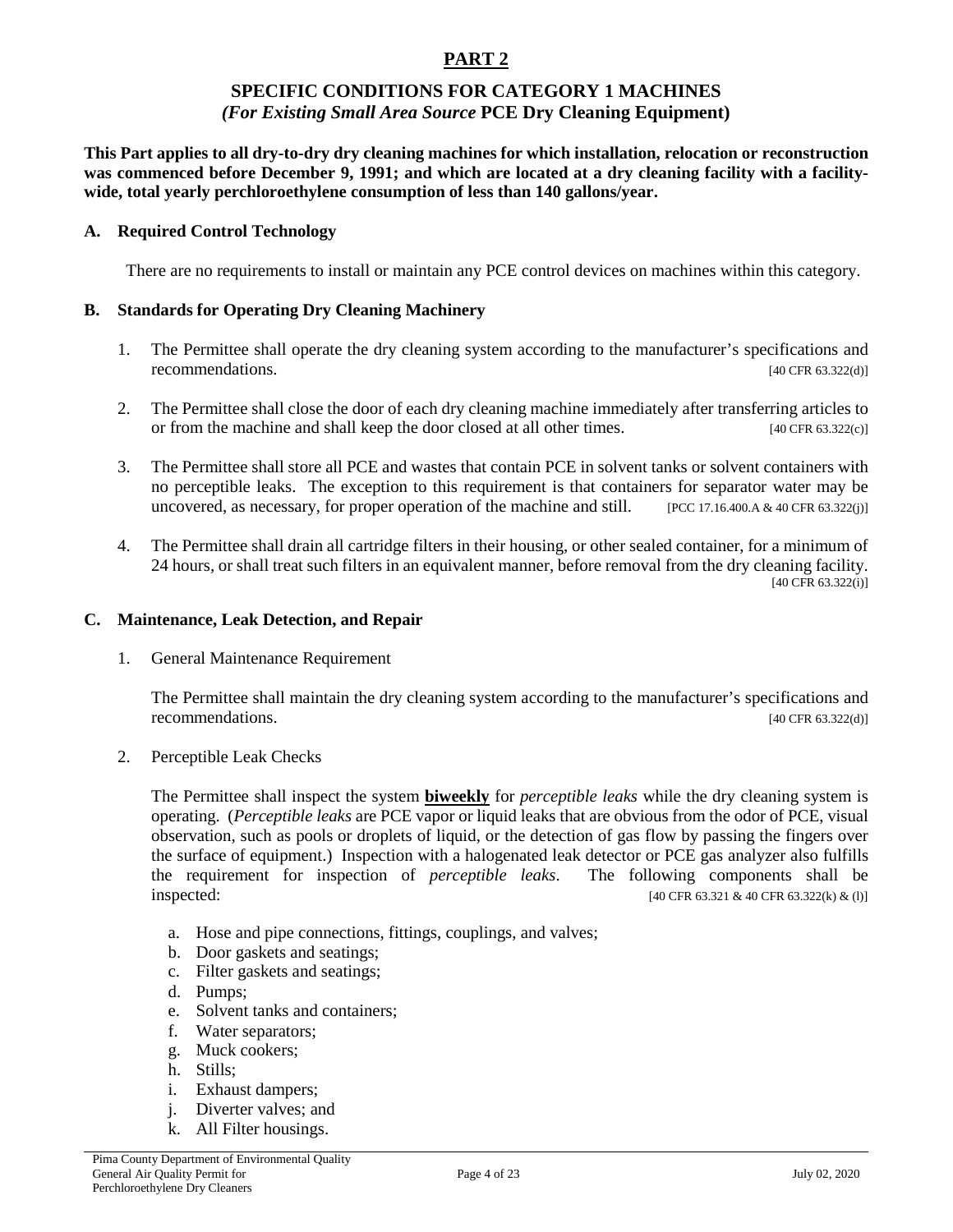#### 3. Vapor Leak Checks

The Permittee shall inspect the components listed in C.2.a through k of this Part for *vapor leaks* **monthly** while the component is in operation. (*Vapor leaks* are emissions of PCE vapor of a concentration exceeding 25 parts per million by volume - 50 parts per million by volume as methane - as indicated by a halogenated hydrocarbon detector or PCE gas analyzer.) [40 CFR 63.322(o) & 40 CFR 63.321]

- a. Inspections shall be conducted using a halogenated hydrocarbon detector or PCE gas analyzer that is operated according to the manufacturer's instructions. The operator shall place the probe inlet at the surface of each component interface where leakage could occur and move it slowly along the interface periphery. [40 CFR 63.322(o)(1)(i)]
- b. Any inspection conducted according to this paragraph shall satisfy the requirements to conduct an inspection for perceptible leaks under C.2 of this Part. [40 CFR 63.322(o)(1)(iii)]
- 4. Repair Requirement for Leaks Detected

The Permittee shall repair all leaks detected during the inspections required by C.2 or C.3 of this Part within 24 hours. If repair parts must be ordered, either a written or verbal order for those parts shall be initiated within 2 working days of detecting such a leak. Such repair parts shall be installed within 5 working days after receipt. [40 CFR 63.322(m)]

5. The Permittee shall keep records of all inspections and repairs conducted as specified in D.1 of this Part.

## **D. Recordkeeping**

1. Inspection and Repair Records

The Permittee shall keep a log of the following information and maintain such information on-site and show it upon request for a period of 5 years:

- a. The dates when the dry cleaning system components are inspected for leaks, as specified in C.2 and C.3, and the name or location of the dry cleaning system components where leaks are detected; [40 CFR 63. 324(d)(3)]
- b. The dates of repair and records of written or verbal orders for repair parts to demonstrate compliance with C.4 of this Part.  $[40 \text{ CFR } 63.324 \text{ (d)}(4)]$
- 2. PCE Consumption Calculations and Records

The Permittee shall keep all receipts of PCE purchases and a log of the following information (*including* all calculations.) The Permittee shall maintain such information on-site and show it upon request for a period of 5 years:

- a. The Permittee shall, on the first working day of each month record the total volume of all PCE purchases made in the *previous month* for the entire facility (if no PCE was purchased in a given month, the record shall record zero gallons for that month.) [40 CFR 63.324(d)]
- b. The Permittee shall, on the first working day of each month, sum and record the volume of all PCE purchases made *in each of the previous 12 months* for the entire facility, as recorded in the log described in D.2.a of this Part (if no PCE was purchased in a given month, the record shall record zero gallons for that month). The total sum recorded in this manner is the yearly PCE consumption for the permitted facility. [40 CFR 63.323(d)]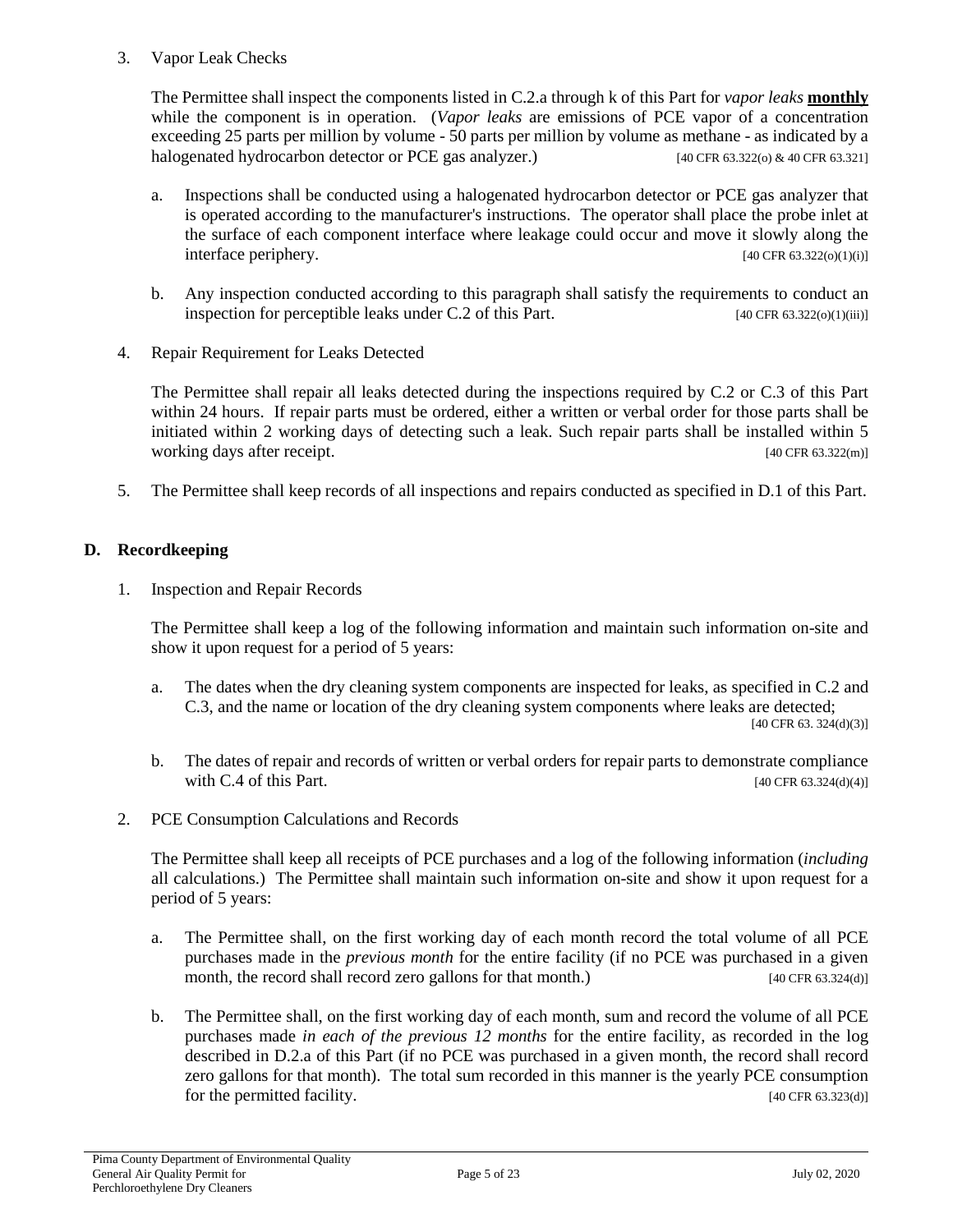3. Operating Manuals and Design Specifications

The Permittee shall retain on-site a copy of the design specifications and the operating manuals for each dry cleaning system located at the dry cleaning facility. [40 CFR 63.324(e)]

#### **E. Reporting Requirements**

- 1. If the total yearly perchloroethylene consumption of the dry cleaning facility exceeds 140 gallons, the Permittee must comply with all applicable standards (including, but not limited to, installation and operation of control technology) within 180 days of first determining the facility exceeded the consumption limit. The Permittee shall submit the appropriate revisions to the Control Officer pursuant to PCC 17.13.100, 17.13.130, 17.13.140. [40 CFR 63.320(f) & PCC 17.13.020.A.5]
- 2. Should the Permittee relocate a used machine he or she shall promptly comply with any subsequently applicable requirements and shall submit the appropriate reports and revisions to the Control Officer pursuant to PCC 17.13.100, 17.13.130, 17.13.140, and 40 CFR 63.324(b). [PCC 17.13.020.A.5]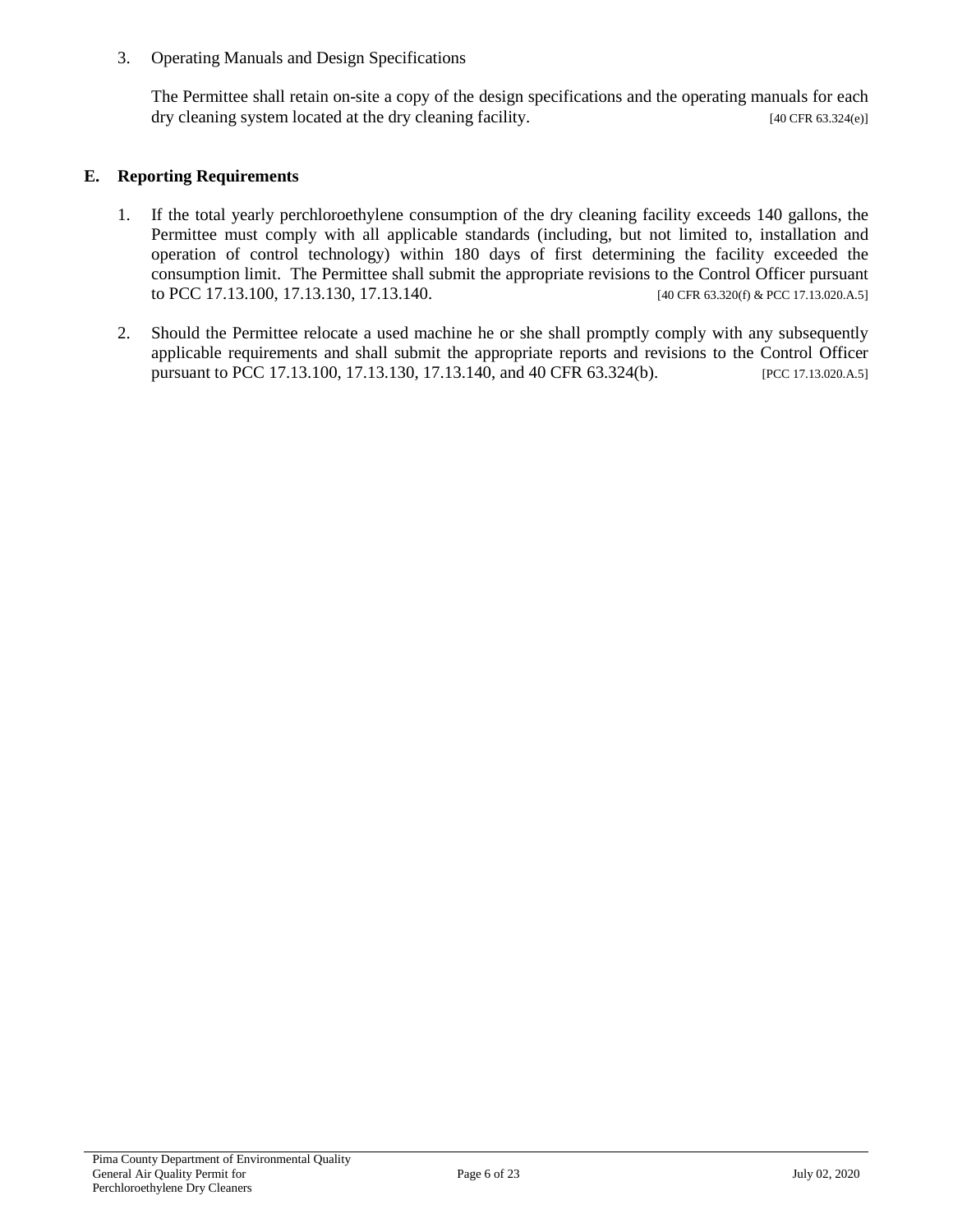## **SPECIFIC CONDITONS FOR CATEGORY 2 MACHINES**

#### *(For Existing Large Area Source* **PCE Dry Cleaning Equipment)**

**This Part applies to all dry-to-dry dry cleaning machines for which installation, relocation or reconstruction was commenced before December 9, 1991; and which are located at a facility with a facility-wide, total yearly perchloroethylene consumption greater than, or equal to, 140 gallons/year and less than, or equal to, 2100 gallons/year.**

#### **A. Required Emissions Control Devices**

1. The Permittee shall comply with *one* of the following control technology requirements:

[40 CFR 63.322(a)]

- a. The Permittee shall route the air-perchloroethylene gas-vapor stream contained within each dry cleaning machine through a refrigerated condenser or equivalent control device; or
- b. The Permittee shall route the air-perchloroethylene gas-vapor stream contained within each dry cleaning machine through a carbon adsorber installed on the dry cleaning machine prior to September 22, 1993.
- 2. Each refrigerated condenser used for the purpose of complying with paragraph A.1.a of this Part shall: [40 CFR 63.322(e)]

a. Be operated to not vent or release the air-perchloroethylene gas-vapor stream contained within the dry cleaning machine to the atmosphere while the dry cleaning machine drum is rotating.

- b. Be monitored according to C.1 of this Part, and;
- c. Prevent air drawn into the dry cleaning machine when the door is open from passing through the refrigerated condenser.
- 3. Each carbon adsorber used for the purpose of complying with paragraph A.1.b of this Part shall:

[40 CFR  $63.322(g)$ ]

- a. Not be bypassed to vent or release any air-perchloroethylene gas-vapor stream to the atmosphere at any time; and
- b. Shall be monitored according to C.2 of this Part.

# **B. Standards for Operating Dry Cleaning Machinery**

- 1. The Permittee shall operate the dry cleaning system according to the manufacturer's specifications and recommendations. [40 CFR 63.322(d)]
- 2. The Permittee shall close the door of each dry cleaning machine immediately after transferring articles to or from the machine and shall keep the door closed at all other times.  $[40 \text{ CFR } 63.322(c)]$
- 3. The Permittee shall store all PCE and wastes that contain PCE in solvent tanks or solvent containers with no perceptible leaks. The exception to this requirement is that containers for separator water may be uncovered, as necessary, for proper operation of the machine and still. [PCC 17.16.400.A & 40 CFR 63.322(j)]
- 4. The Permittee shall drain all cartridge filters in their housing, or other sealed container, for a minimum of 24 hours, or shall treat such filters in an equivalent manner, before removal from the dry cleaning facility. [40 CFR 63.322(i)]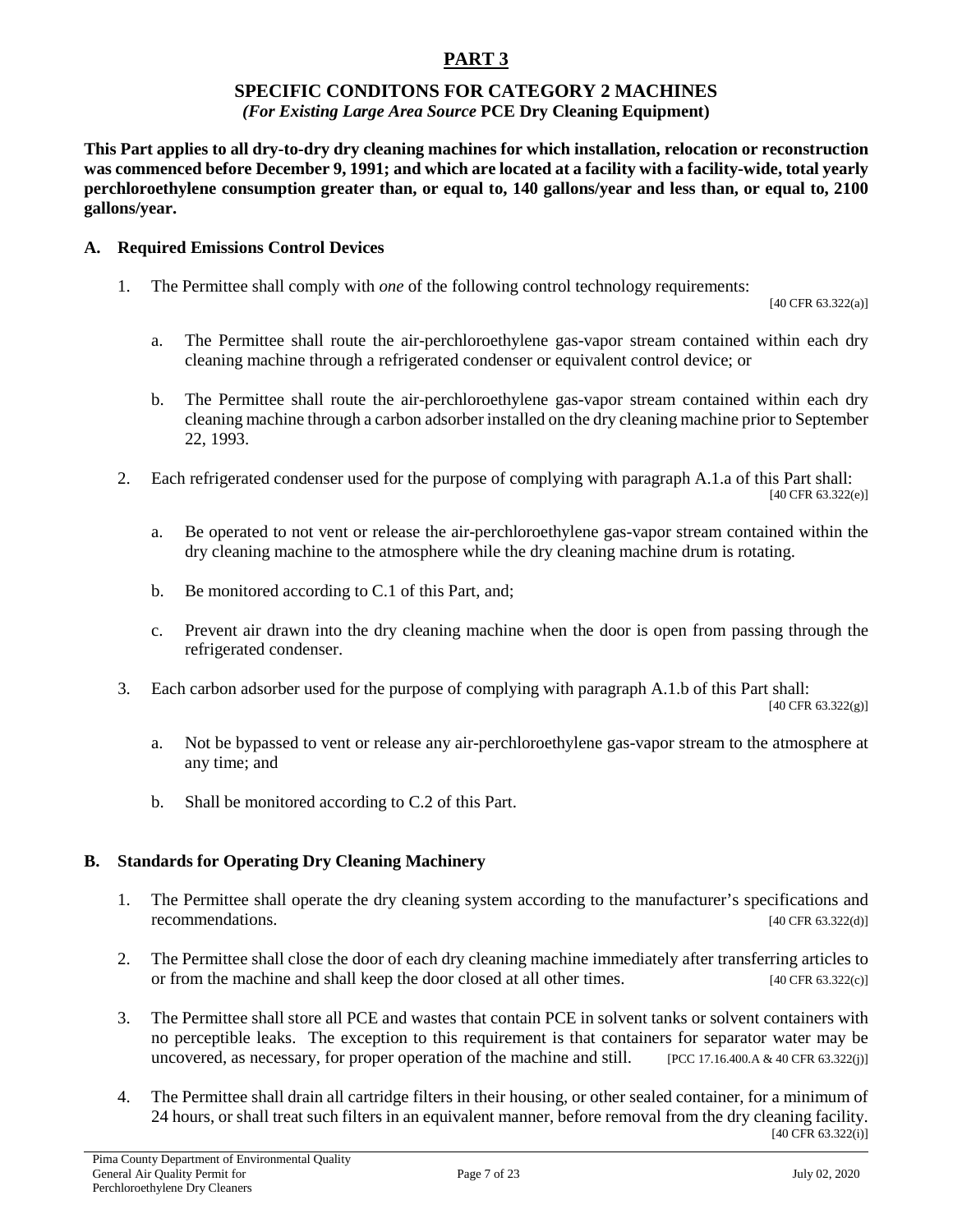#### **C. Monitoring of Emissions Control Devices**

1. Required Monitoring of Refrigerated Condensers

When a refrigerated condenser is used to comply with A.1.a of this Part, the Permittee shall monitor the following parameters, as applicable, on a **weekly** basis: [40 CFR 63.323(a)]

- a. The refrigeration system high pressure and low pressure during the drying phase to determine if they are in the range specified in the manufacturer's operating instructions; or
- b. If the machine is not equipped with refrigeration system pressure gauges, the temperature of the airperchloroethylene gas-vapor stream on the outlet side of the refrigerated condenser on each dry cleaning machine with a temperature sensor to determine if it is equal to or less than 7.2  $\rm{^{\circ}C}$  (45  $\rm{^{\circ}F}$ ) before the end of the cool-down or drying cycle while the gas-vapor is flowing through the condenser; and
- c. The temperature sensor shall be used according to the manufacturer's instructions and shall be designed to measure a temperature of 7.2 °C (45 °F) to an accuracy of  $\pm$  1.1 °C ( $\pm$  2 °F).
- 2. Required Monitoring of Carbon Adsorbers

When a carbon adsorber is used to comply with A.1.b of this Part, the Permittee shall measure the concentration of PCE in the exhaust of the carbon adsorber **weekly** with a colorimetric detector tube or PCE gas analyzer, and [40 CFR 63.323(b)]

- a. The measurement shall be taken while the dry cleaning machine is venting to that carbon adsorber at the end of the last dry cleaning cycle prior to desorption of that carbon adsorber or removal of the activated carbon to determine that the PCE concentration in the exhaust is equal to or less than 100 parts per million by volume; and
- b. The Permittee shall use a colorimetric tube or PCE gas analyzer designed to measure a concentration of 100 parts per million by volume of PCE in air to an accuracy of 25 parts per million by volume; and
- c. The Permittee shall use the colorimetric detector tube or PCE gas analyzer according to the manufacturer's instructions; and
- d. The Permittee shall provide a sampling port for monitoring within the exhaust outlet of the carbon adsorber that is easily accessible and located at least 8 stack or duct diameters downstream from any flow disturbance such as a bend, expansion, contraction, or outlet; downstream from no other inlet; and 2 stack or duct diameters upstream from any flow disturbance such as a bend, expansion, contraction, inlet, or outlet.

## **D. Maintenance, Leak Detection, and Repair**

1. General Maintenance Requirement

The Permittee shall maintain the dry cleaning system according to the manufacturer's specifications and recommendations. [40 CFR 63.322(d)]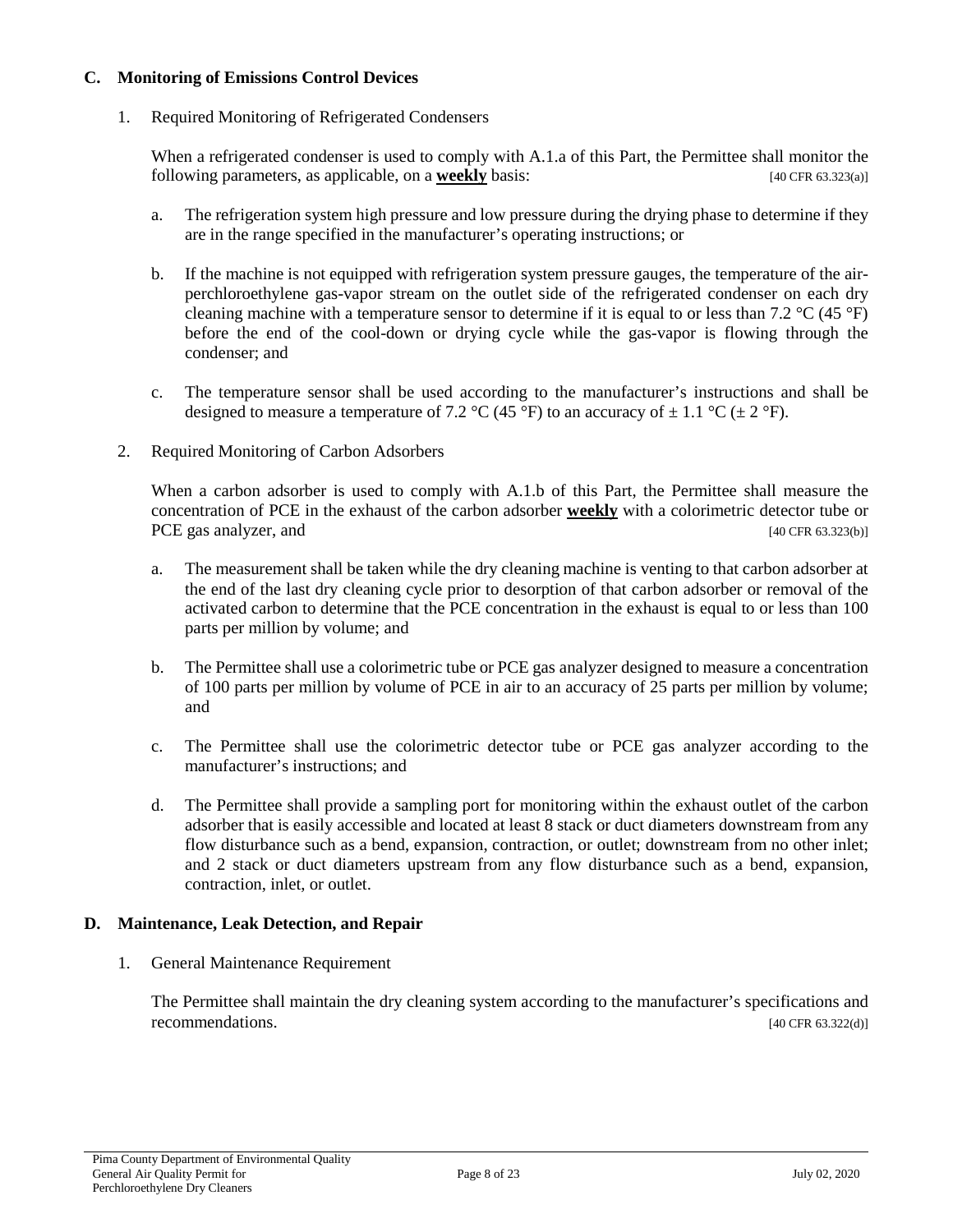#### 2. Perceptible Leak Checks

The Permittee shall inspect the system **weekly** for *perceptible leaks* while the dry cleaning system is operating. (*Perceptible leaks* are PCE vapor or liquid leaks that are obvious from the odor of PCE, visual observation, such as pools or droplets of liquid, or the detection of gas flow by passing the fingers over the surface of equipment.) Inspection with a halogenated leak detector or PCE gas analyzer also fulfills the requirement for inspection of *perceptible leaks*. The following components shall be inspected: [40 CFR 63.321, & 40 CFR 63.322(k)]

- a. Hose and pipe connections, fittings, couplings, and valves;
- b. Door gaskets and seatings;
- c. Filter gaskets and seatings;
- d. Pumps;
- e. Solvent tanks and containers;
- f. Water separators;
- g. Muck cookers;
- h. Stills;
- i. Exhaust dampers;
- j. Diverter valves; and
- k. All Filter housings.

#### 3. Vapor Leak Checks

The Permittee shall inspect the components listed in D.2.a through k of this Part for *vapor leaks* **monthly** while the component is in operation. (*Vapor leaks* are emissions of PCE vapor of a concentration exceeding 25 parts per million by volume - 50 parts per million by volume as methane - as indicated by a halogenated hydrocarbon detector or PCE gas analyzer.) [40 CFR 63.322(o) & 40 CFR 63.321]

- a. Inspections shall be conducted using a halogenated hydrocarbon detector or PCE gas analyzer that is operated according to the manufacturer's instructions. The operator shall place the probe inlet at the surface of each component interface where leakage could occur and move it slowly along the interface periphery. [40 CFR 63.322(o)(1)(i)]
- b. Any inspection conducted according to this paragraph shall satisfy the requirements to conduct an inspection for perceptible leaks under D.2 of this Part. [40 CFR 63.322(o)(1)(iii)]
- 4. Repair Requirements for Leaks Detected

The Permittee shall repair all leaks detected during the inspections required by D.2 or D.3 of this Part within 24 hours. If repair parts must be ordered, either a written or verbal order for those parts shall be initiated within 2 working days of detecting such a leak. Such repair parts shall be installed within 5 working days after receipt. [40 CFR 63.322(m)]

5. Repair Requirements for Faulty Emissions Control Devices

If parameter values monitored under paragraphs A.2.b or A.3.b of this Part do not meet the values specified in paragraphs C.1.a, C.1.b or C.2.b, adjustments or repairs shall be made to the dry cleaning system or control device to meet those values. If repair parts must be ordered, either a written or verbal order for such parts shall be initiated within 2 working days of detecting such a parameter value. Such repair parts shall be installed within 5 working days after receipt. [40 CFR 63.322(n)]

6. The Permittee shall keep records of all inspections, parts orders and repairs conducted, as specified in E.2 of this Part.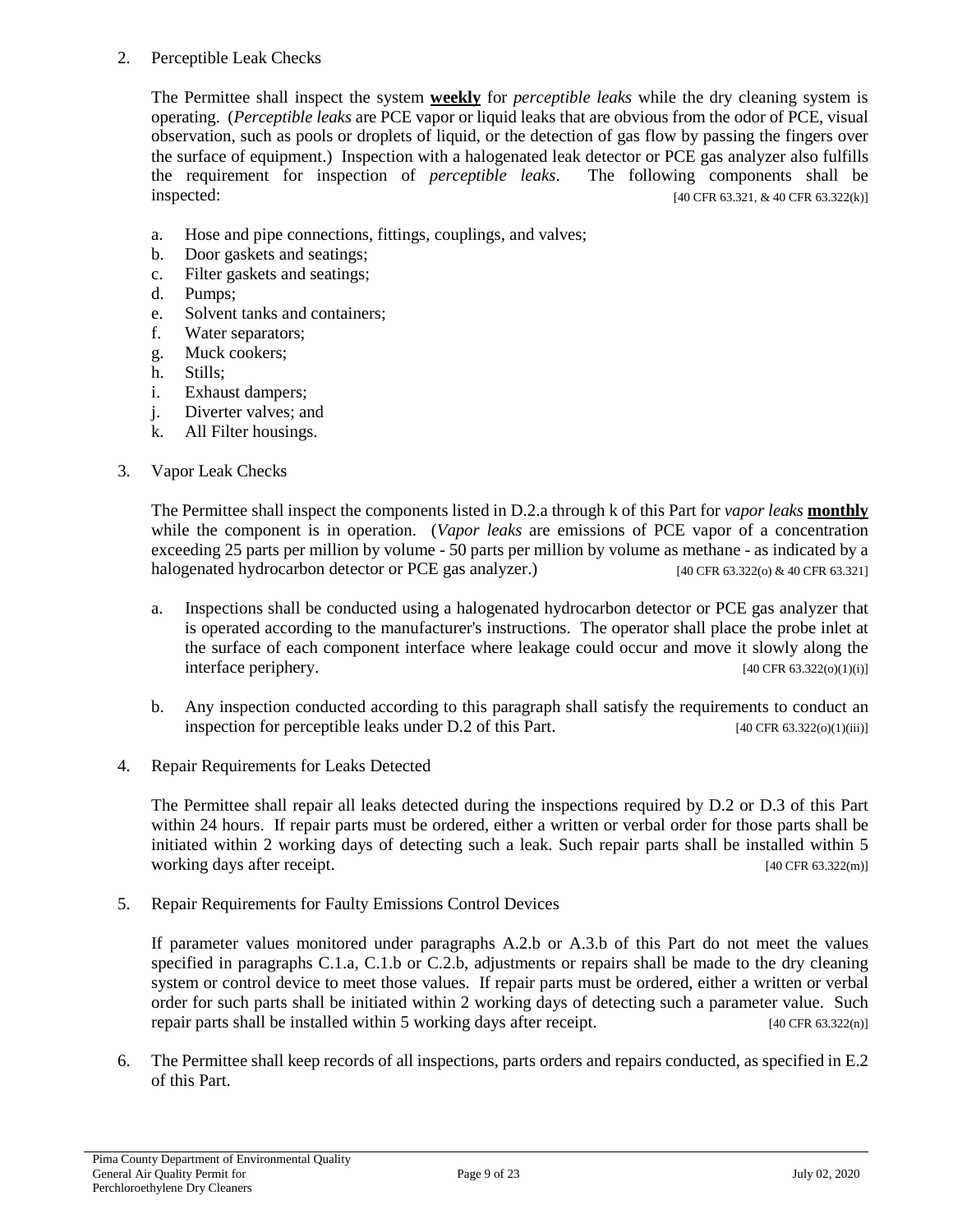## **E. Recordkeeping**

1. Emissions Control Device Monitoring Records

The Permittee shall keep a log of the following information and maintain such information on-site and show it upon request for a period of 5 years, as applicable:

- a. Refrigerated Condenser Monitoring Records (if used): [40 CFR 63.324(d)(5)]
	- i. The date and refrigeration high pressure and low pressure monitoring results, as specified in C.1.a; or
	- ii. The date and temperature sensor monitoring results, as specified in C.1.b if no refrigeration system pressure gauges are installed.
- b. Carbon Adsorber Monitoring Records (if used): [40 CFR 63.324(d)(6)]

The date and monitoring results, as specified in C.2.a.

2. Inspection and Repair Records

The Permittee shall keep a log of the following information and maintain such information on-site and show it upon request for a period of 5 years:

- a. The dates when the dry cleaning system components are inspected for leaks, as specified in D.2 and D.3, and the name or location of the dry cleaning system components where leaks are detected;  $[40 \text{ CFR } 63.324(d)(3)]$
- b. The dates of repair and records of written or verbal orders for repair parts to demonstrate compliance with D.4 and D.5 of this Part.  $[40 \text{ CFR } 63.324 \text{ (d)}(4)]$
- 3. PCE Consumption Calculations and Records

The Permittee shall keep all receipts of PCE purchases and a log of the following information (*including* all calculations.) The Permittee shall maintain such information on-site and show it upon request for a period of 5 years:

- a. The Permittee shall, on the first working day of each month record the total volume of all PCE purchases made in the *previous month* for the entire facility (if no PCE was purchased in a given month, the record shall record zero gallons for that month.) [40 CFR 63.324(d)]
- b. The Permittee shall, on the first working day of each month, sum and record the volume of all PCE purchases made *in each of the previous 12 months* for the entire facility, as recorded in the log described in E.3.a of this Part (if no PCE was purchased in a given month, the record shall record zero gallons for that month). The total sum recorded in this manner is the yearly PCE consumption for the permitted facility. [40 CFR 63.323(d)]
- 4. Operating Manuals and Design Specifications

The Permittee shall retain on-site a copy of the design specifications and the operating manuals for each dry cleaning system located at the dry cleaning facility. [40 CFR 63.324(e)]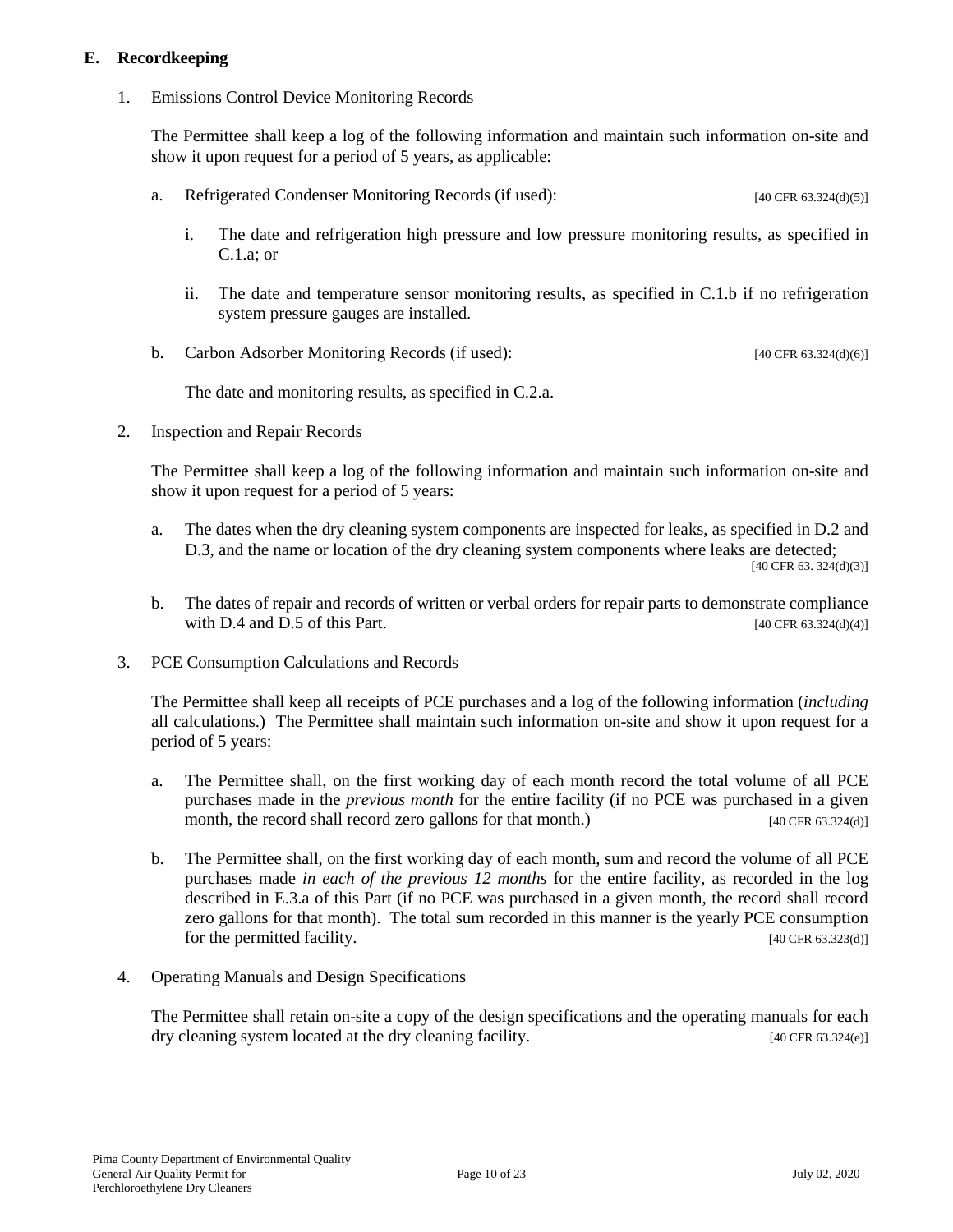## **F. Reporting Requirements**

- 1. If the total yearly perchloroethylene consumption of the dry cleaning facility exceeds 2100 gallons, the Permittee must comply with all applicable standards (including, but not limited to, installation and operation of control technology) within 180 days of first determining the facility exceeded the consumption limit. The Permittee shall submit the appropriate revisions to the Control Officer pursuant to PCC 17.13.100, 17.13.130, 17.13.140. [40 CFR 63.320(i) & PCC 17.13.020.A.5]
- 2. Should the Permittee relocate a used machine he or she shall promptly comply with any subsequently applicable requirements and shall submit the appropriate reports and revisions to the Control Officer pursuant to PCC 17.13.100, 17.13.130, 17.13.140, and 40 CFR 63.324(b). [PCC 17.13.020.A.5]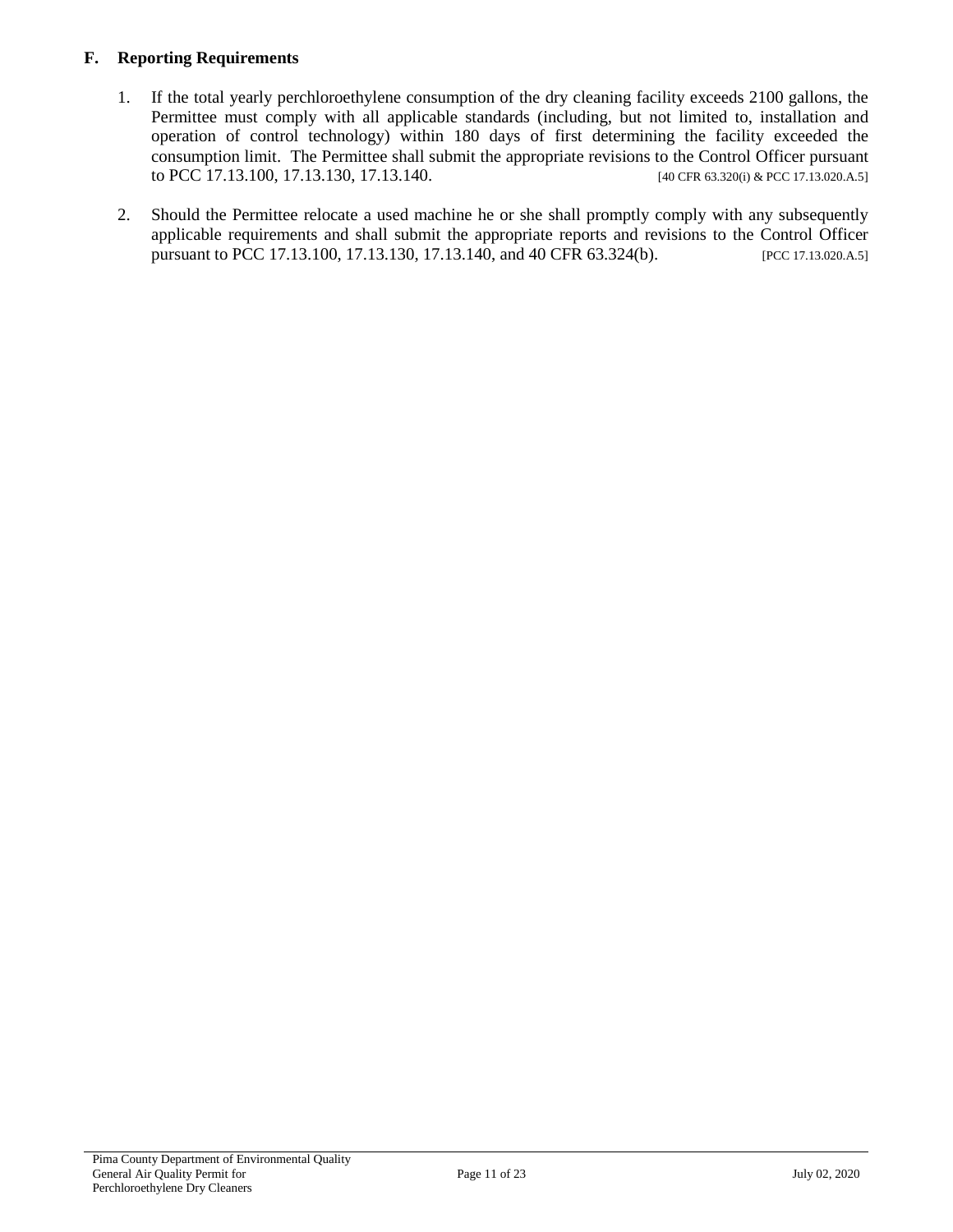## **SPECIFIC CONDITONS FOR CATEGORY 3 MACHINES**

#### *(For New Area Source* **PCE Dry Cleaning Equipment Specified Below)**

**This Part applies to all dry-to-dry dry cleaning machines for which installation, relocation or reconstruction was commenced on or after December 9, 1991, and before or on December 21, 2005; and which are located at a facility with a facility-wide, total yearly perchloroethylene consumption of less than, or equal to, 2100 gallons/year.**

#### **A. Required Emissions Control Device (Refrigerated Condenser)**

- 1. The Permittee shall route the air-perchloroethylene gas-vapor stream contained within each dry cleaning machine through a refrigerated condenser or equivalent control device.  $[40 \text{ CFR } 63.322(a)]$
- 2. Each refrigerated condenser used for the purpose of complying with paragraph A.1 of this Part shall: [40 CFR 63.322(e)]
	- a. Be operated to not vent or release the air-perchloroethylene gas-vapor stream contained within the dry cleaning machine to the atmosphere while the dry cleaning machine drum is rotating.
	- b. Be monitored according to C.1 or C.2 of this Part, and;
	- c. Prevent air drawn into the dry cleaning machine when the door is open from passing through the refrigerated condenser.

#### **B. Standards for Operating Dry Cleaning Machinery**

- 1. The Permittee shall operate the dry cleaning system according to the manufacturer's specifications and recommendations. [40 CFR 63.322(d)]
- 2. The Permittee shall close the door of each dry cleaning machine immediately after transferring articles to or from the machine and shall keep the door closed at all other times.  $[40 \text{ CFR } 63.322(c)]$
- 3. The Permittee shall store all PCE and wastes that contain PCE in solvent tanks or solvent containers with no perceptible leaks. The exception to this requirement is that containers for separator water may be uncovered, as necessary, for proper operation of the machine and still. [PCC 17.16.400.A & 40 CFR 63.322(j)]
- 4. The Permittee shall drain all cartridge filters in their housing, or other sealed container, for a minimum of 24 hours, or shall treat such filters in an equivalent manner, before removal from the dry cleaning facility. [40 CFR 63.322(i)]

## **C. Monitoring of Emissions Control Device (Refrigerated Condenser)**

Each refrigerated condenser used to comply with A.1 of this Part, shall be monitored by the Permittee for the following parameters on a **weekly** basis: [40 CFR 63.323(a)]

- 1. The refrigeration system high pressure and low pressure during the drying phase to determine if they are in the range specified in the manufacturer's operating instructions; or
- 2. If the machine is not equipped with refrigeration system pressure gauges, the temperature of the airperchloroethylene gas-vapor stream on the outlet side of the refrigerated condenser on each dry cleaning machine with a temperature sensor to determine if it is equal to or less than 7.2 °C (45 °F) before the end of the cool-down or drying cycle while the gas-vapor is flowing through the condenser; and,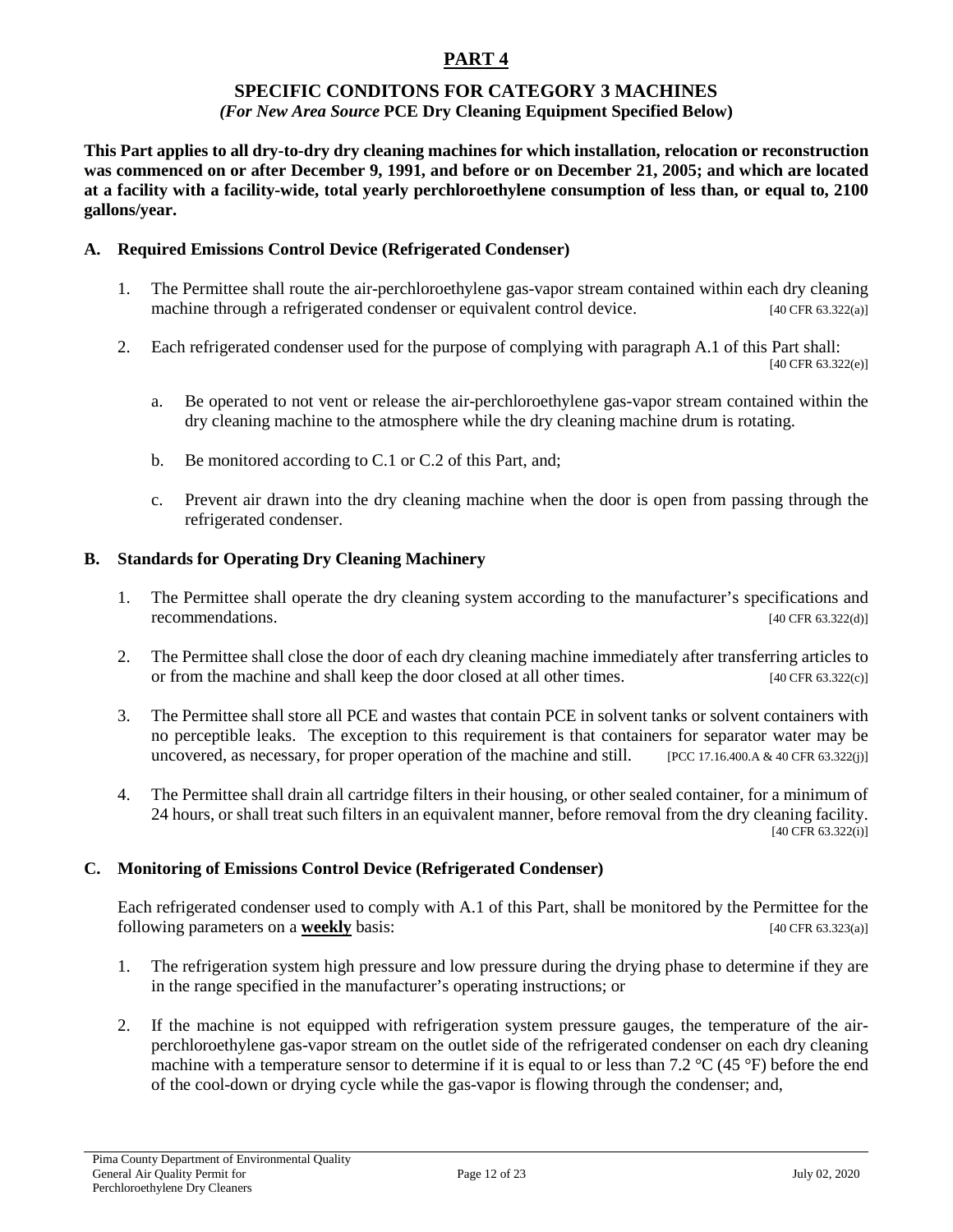3. The temperature sensor shall be used according to the manufacturer's instructions and shall be designed to measure a temperature of 7.2 °C (45 °F) to an accuracy of  $\pm$  1.1 °C ( $\pm$  2 °F).

#### **D. Maintenance, Leak Detection, and Repair**

1. General Maintenance Requirement

The Permittee shall maintain the dry cleaning system according to the manufacturer's specifications and recommendations. [40 CFR 63.322(d)]

2. Perceptible Leak Checks

The Permittee shall inspect the system **weekly** for *perceptible leaks* while the dry cleaning system is operating. (*Perceptible leaks* are PCE vapor or liquid leaks that are obvious from the odor of PCE, visual observation, such as pools or droplets of liquid, or the detection of gas flow by passing the fingers over the surface of equipment.) Inspection with a halogenated leak detector or PCE gas analyzer also fulfills the requirement for inspection of *perceptible leaks*. The following components shall be inspected: [40 CFR 63.321, & 40 CFR 63.322(k)]

- a. Hose and pipe connections, fittings, couplings, and valves;
- b. Door gaskets and seatings;
- c. Filter gaskets and seatings;
- d. Pumps;
- e. Solvent tanks and containers;
- f. Water separators;
- g. Muck cookers;
- h. Stills;
- i. Exhaust dampers;
- j. Diverter valves; and
- k. All Filter housings.
- 3. Vapor Leak Checks

The Permittee shall inspect the components listed in D.2.a through k of this Part for *vapor leaks* **monthly** while the component is in operation. (*Vapor leaks* are emissions of PCE vapor of a concentration exceeding 25 parts per million by volume - 50 parts per million by volume as methane - as indicated by a halogenated hydrocarbon detector or PCE gas analyzer.) [40 CFR 63.322(o) & 40 CFR 63.321]

- a. Inspections shall be conducted using a halogenated hydrocarbon detector or PCE gas analyzer that is operated according to the manufacturer's instructions. The operator shall place the probe inlet at the surface of each component interface where leakage could occur and move it slowly along the interface periphery. [40 CFR 63.322(o)(1)(i)]
- b. Any inspection conducted according to this paragraph shall satisfy the requirements to conduct an inspection for perceptible leaks under D.2 of this Part.  $[40 \text{ CFR } 63.322(0)(1)(iii)]$
- 4. Repair Requirements for Leaks Detected

The Permittee shall repair all leaks detected during the inspections required by D.2 or D.3 of this Part within 24 hours. If repair parts must be ordered, either a written or verbal order for those parts shall be initiated within 2 working days of detecting such a leak. Such repair parts shall be installed within 5 working days after receipt. [40 CFR 63.322(m)]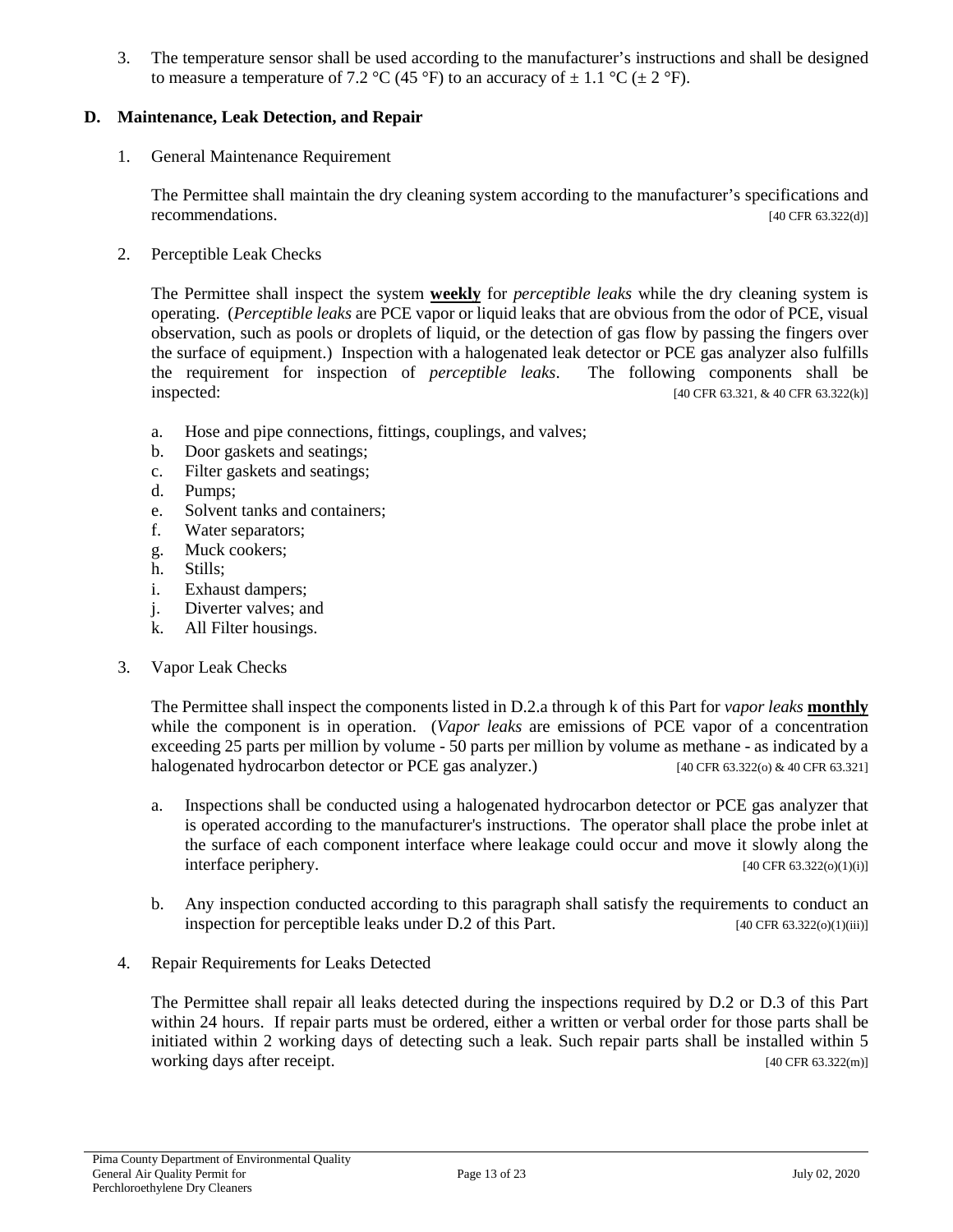5. Repair Requirements for Faulty Emissions Control Devices (Refrigerated Condenser)

If parameter values monitored under paragraph A.2.b of this Part do not meet the values specified in paragraph C.1. or C.2, adjustments or repairs shall be made to the dry cleaning system or control device to meet those values. If repair parts must be ordered, either a written or verbal order for such parts shall be initiated within 2 working days of detecting such a parameter value. Such repair parts shall be installed within 5 working days after receipt. [40 CFR 63.322(n)]

6. The Permittee shall keep records of all inspections, parts orders and repairs conducted, as specified in E.2 of this Part.

## **E. Recordkeeping**

1. Emissions Control Device (Refrigerated Condenser) Monitoring Records

The Permittee shall keep a log of the following information and maintain such information on-site and show it upon request for a period of 5 years, as applicable:  $[40 \text{ CFR } 63.324 \text{ (d)(5)}]$ 

- a. The date and refrigeration high pressure and low pressure monitoring results, as specified in paragraph C.1; or
- b. The date and temperature sensor monitoring results, as specified in paragraph C.2 if no refrigeration system pressure gauges are installed.
- 2. Inspection and Repair Records

The Permittee shall keep a log of the following information and maintain such information on-site and show it upon request for a period of 5 years:

- a. The dates when the dry cleaning system components are inspected for leaks, as specified in D.2 and D.3, and the name or location of the dry cleaning system components where leaks are detected; [40 CFR 63. 324(d)(3)]
- b. The dates of repair and records of written or verbal orders for repair parts to demonstrate compliance with D.4 and D.5 of this Part.  $[40 \text{ CFR } 63.324 \text{ (d)}(4)]$
- 3. PCE Consumption Calculations and Records

The Permittee shall keep all receipts of PCE purchases and a log of the following information (*including* all calculations.) The Permittee shall maintain such information on-site and show it upon request for a period of 5 years:

- a. The Permittee shall, on the first working day of each month record the total volume of all PCE purchases made in the *previous month* for the entire facility (if no PCE was purchased in a given month, the record shall record zero gallons for that month.) [40 CFR 63.324(d)]
- b. The Permittee shall, on the first working day of each month, sum and record the volume of all PCE purchases made *in each of the previous 12 months* for the entire facility, as recorded in the log described in E.3.a of this Part (if no PCE was purchased in a given month, the record shall record zero gallons for that month). The total sum recorded in this manner is the yearly PCE consumption for the permitted facility. [40 CFR 63.323(d)]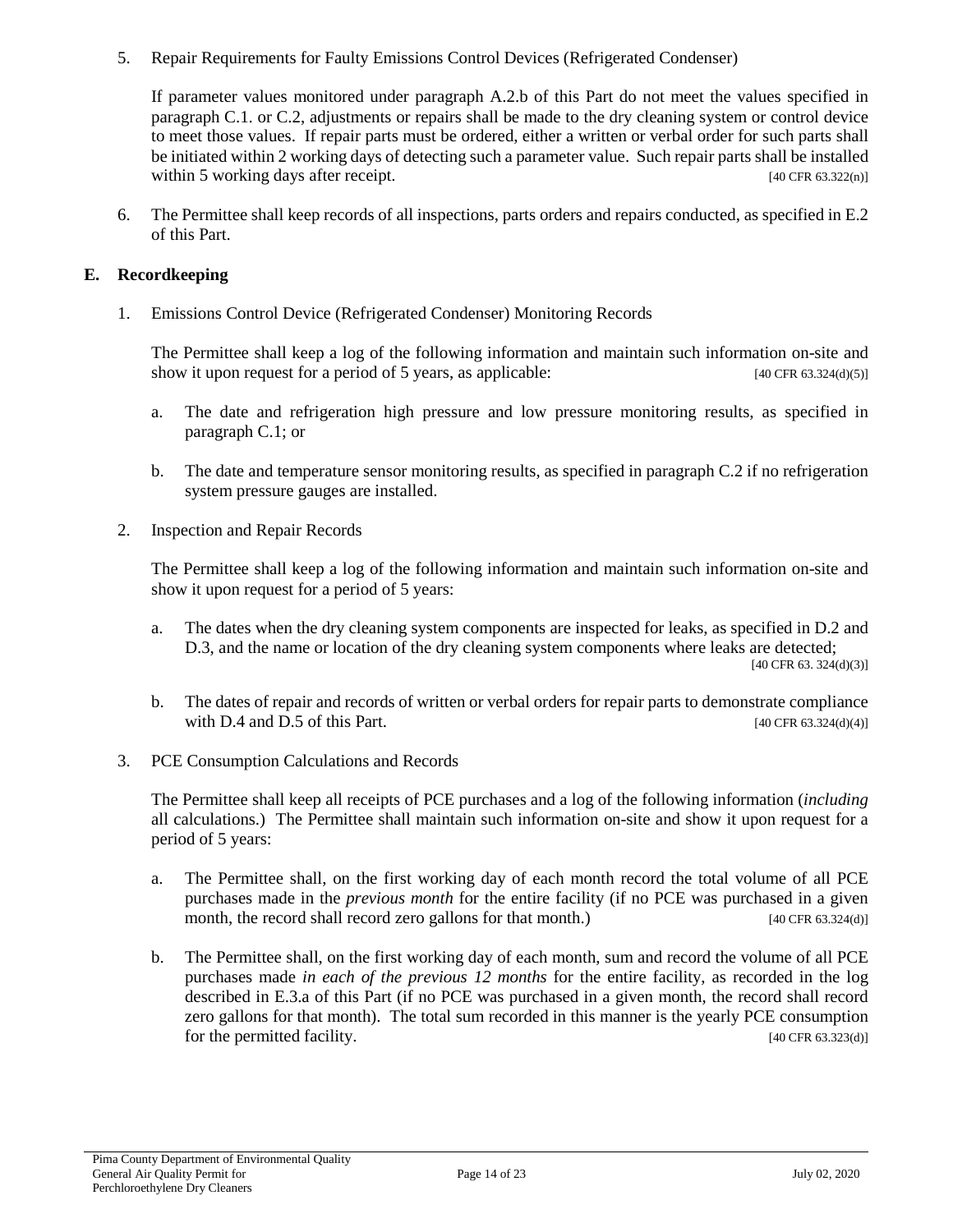4. Operating Manuals and Design Specifications

The Permittee shall retain on-site a copy of the design specifications and the operating manuals for each dry cleaning system located at the dry cleaning facility. [40 CFR 63.324(e)]

#### **F. Reporting Requirements**

1. If the total yearly perchloroethylene consumption of the dry cleaning facility exceeds 2100 gallons, the Permittee must comply with all applicable standards (including, but not limited to, installation and operation of control technology) within 180 days of first determining the facility exceeded the consumption limit. The Permittee shall submit the appropriate reports and revisions to the Control Officer pursuant to PCC 17.13.100, 17.13.130, 17.13.140, and 40 CFR 63.324(c).

[40 CFR 63.320(i) & PCC 17.13.020.A.5]

2. Should the Permittee relocate a used machine he or she shall promptly comply with any subsequently applicable requirements and shall submit the appropriate reports and revisions to the Control Officer pursuant to PCC 17.13.100, 17.13.130, 17.13.140, and 40 CFR 63.324(b). [PCC 17.13.020.A.5]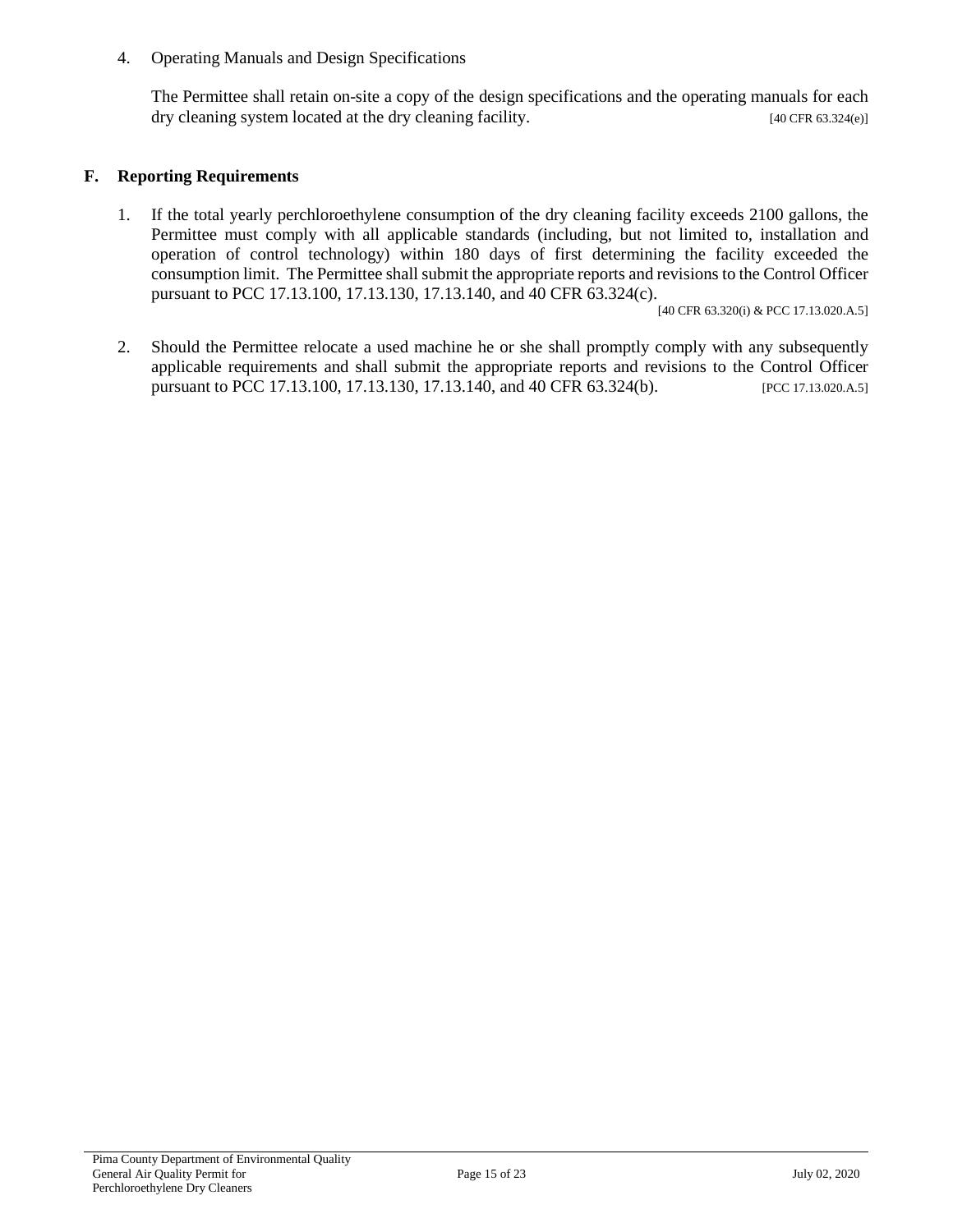# **SPECIFIC CONDITONS FOR CATEGORY 4 MACHINES**

## **(For New** *Area Source* **PCE Dry Cleaning Equipment Specified Below)**

**This Part applies to all dry-to-dry dry cleaning machines for which installation, relocation or reconstruction was commenced after December 21, 2005; and which are located at a facility with a facility-wide, total yearly perchloroethylene consumption of less than, or equal to, 2100 gallons/year.**

#### **A. Required Emissions Control Devices**

1. The Permittee shall comply with *both* of the following control technology requirements:

 $[40 \text{ CFR } 63.322(a) \& 40 \text{ CFR } 63.322(0)(2)]$ 

- a. The Permittee shall route the air-perchloroethylene gas-vapor stream contained within each dry cleaning machine through a refrigerated condenser; and
- b. The Permittee shall route the air-perchloroethylene gas-vapor stream from inside the dry cleaning machine drum through a non-vented carbon adsorber or equivalent control device immediately before the door of the dry cleaning machine is opened.
- 2. Each refrigerated condenser used for the purpose of complying with paragraph A.1.a of this Part shall: [40 CFR 63.322(e)]
	- a. Be operated to not vent or release the air-perchloroethylene gas-vapor stream contained within the dry cleaning machine to the atmosphere while the dry cleaning machine drum is rotating.
	- b. Be monitored according to C.1 of this Part, and;
	- c. Prevent air drawn into the dry cleaning machine when the door is open from passing through the refrigerated condenser.
- 3. Each carbon adsorber used for the purpose of complying with paragraph A.1.b of this Part shall: [40 CFR 63.322(o)(2) & 40 CFR 63.323(c)]
	- a. Be desorbed in accordance with the manufacturer's instructions
	- b. Shall be monitored according to C.2 of this Part.

## **B. Standards for Operating Dry Cleaning Machinery**

- 1. The Permittee shall operate the dry cleaning system according to the manufacturer's specifications and recommendations. [40 CFR 63.322(d)]
- 2. The Permittee shall close the door of each dry cleaning machine immediately after transferring articles to or from the machine and shall keep the door closed at all other times. [40 CFR 63.322(c)]
- 3. The Permittee shall store all PCE and wastes that contain PCE in solvent tanks or solvent containers with no perceptible leaks. The exception to this requirement is that containers for separator water may be uncovered, as necessary, for proper operation of the machine and still.

[PCC 17.16.400.A & 40 CFR 63.322(j)]

4. The Permittee shall drain all cartridge filters in their housing, or other sealed container, for a minimum of 24 hours, or shall treat such filters in an equivalent manner, before removal from the dry cleaning facility. [40 CFR 63.322(i)]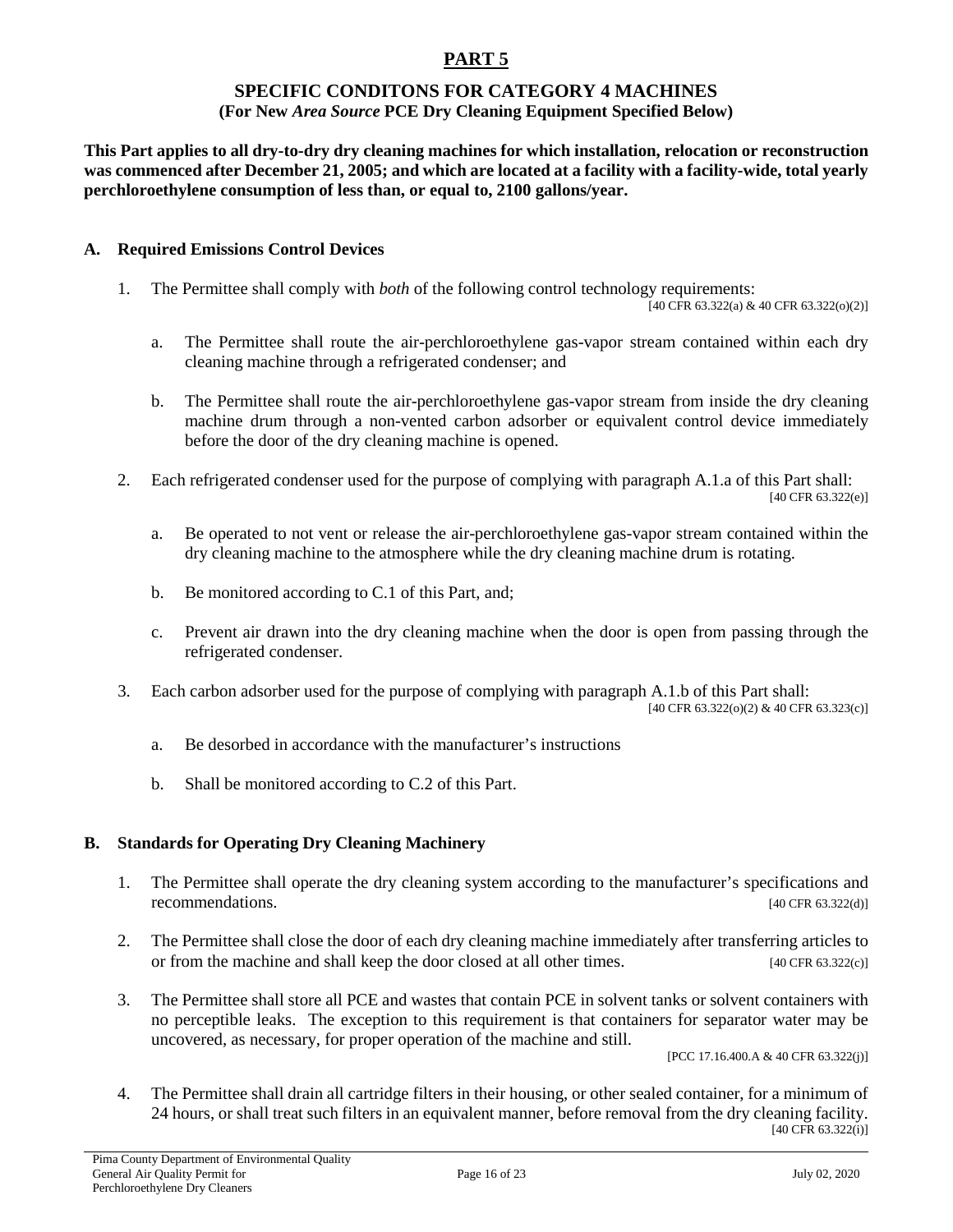#### **C. Monitoring of Emissions Control Devices**

1. Required Monitoring of Refrigerated Condenser [40 CFR 63.323(a)]

Each refrigerated condenser used to comply with A.1.a of this Part, shall be monitored for the following parameters, as applicable, on a **weekly** basis:

- a. The refrigeration system high pressure and low pressure during the drying phase to determine if they are in the range specified in the manufacturer's operating instructions; or
- b. If the machine is not equipped with refrigeration system pressure gauges, the temperature of the airperchloroethylene gas-vapor stream on the outlet side of the refrigerated condenser on each dry cleaning machine with a temperature sensor to determine if it is equal to or less than 7.2  $\degree$ C (45  $\degree$ F) before the end of the cool-down or drying cycle while the gas-vapor is flowing through the condenser; and
- c. The temperature sensor shall be used according to the manufacturer's instructions and shall be designed to measure a temperature of 7.2 °C (45 °F) to an accuracy of  $\pm$  1.1 °C ( $\pm$  2 °F).
- 2. Required Monitoring of Carbon Adsorber Exhaust [40 CFR 63.323(b)]

When a carbon adsorber is used to comply with A.1.b of this Part, the Permittee shall measure the concentration of PCE in the exhaust of the carbon adsorber **weekly** with a colorimetric detector tube or PCE gas analyzer, and

- a. The measurement shall be taken while the dry cleaning machine is venting to that carbon adsorber at the end of the last dry cleaning cycle prior to desorption of that carbon adsorber or removal of the activated carbon to determine that the PCE concentration in the exhaust is equal to or less than 100 parts per million by volume; and
- b. The Permittee shall use a colorimetric tube or PCE gas analyzer designed to measure a concentration of 100 parts per million by volume of PCE in air to an accuracy of 25 parts per million by volume; and
- c. The Permittee shall use the colorimetric detector tube or PCE gas analyzer according to the manufacturer's instructions; and
- d. The Permittee shall provide a sampling port for monitoring within the exhaust outlet of the carbon adsorber that is easily accessible and located at least 8 stack or duct diameters downstream from any flow disturbance such as a bend, expansion, contraction, or outlet; downstream from no other inlet; and 2 stack or duct diameters upstream from any flow disturbance such as a bend, expansion, contraction, inlet, or outlet.
- 3. Required Monitoring of Dry Cleaning Machine Drum [40 CFR 63.323(c)]

For each dry cleaning machine that uses a carbon adsorber to comply with A.1.b of this Part, the Permittee shall measure the concentration of PCE in the dry cleaning machine drum at end of the dry cleaning machine **weekly** with a colorimetric detector tube or PCE gas analyzer. The Permittee shall:

a. Use the colorimetric detector tube or PCE gas analyzer to determine that the PCE concentration in the dry cleaning machine drum is equal to or less than 300 parts per million by volume; and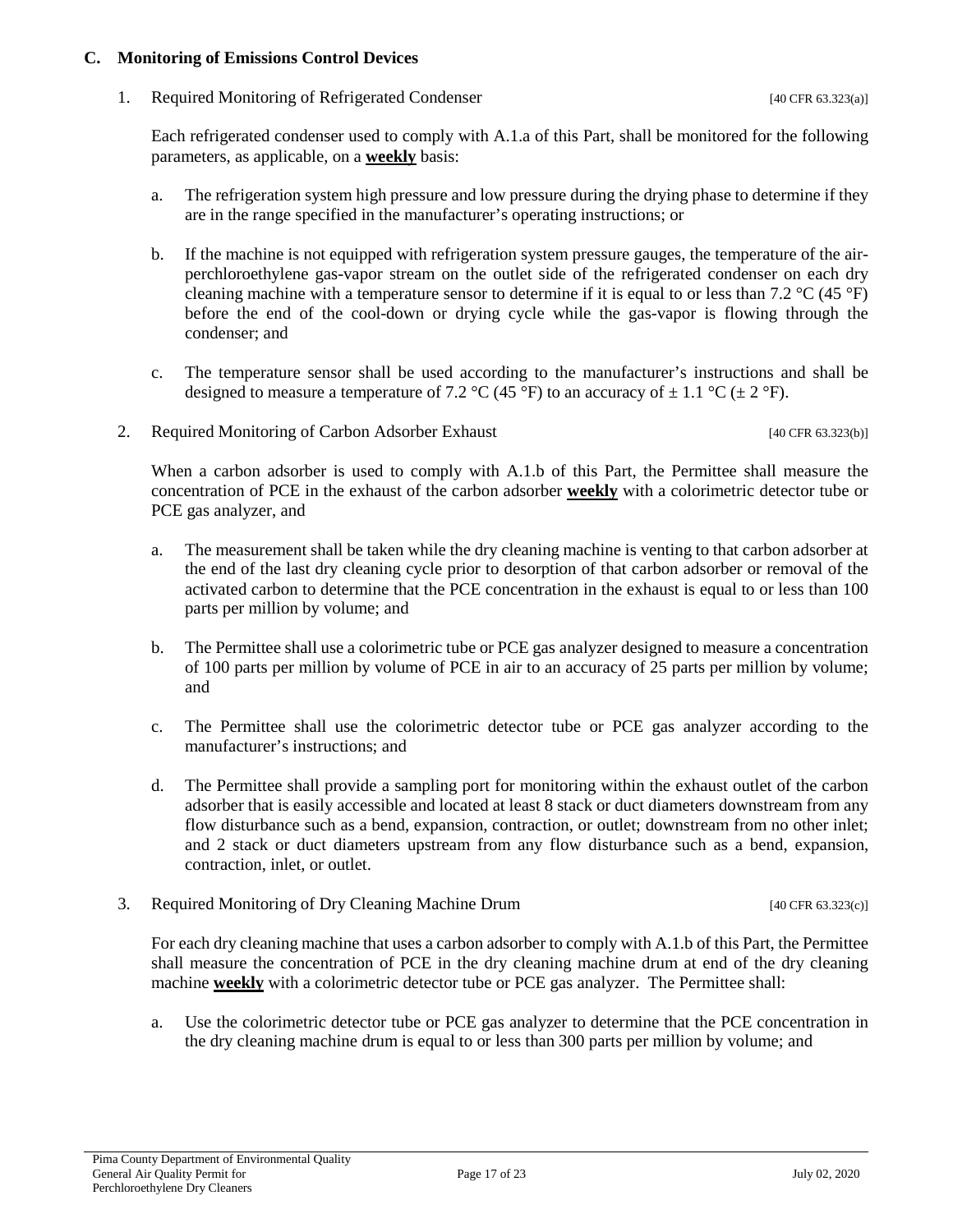- b. The Permittee shall use a colorimetric tube or PCE gas analyzer designed to measure a concentration of 300 parts per million by volume of PCE in air to an accuracy of  $\pm$  75 parts per million by volume; and
- c. The Permittee shall use the colorimetric detector tube or PCE gas analyzer according to the manufacturer's instructions; and
- d. The Permittee shall conduct the weekly monitoring by inserting the colorimetric detector or PCE gas analyzer tube into the open space above the articles at the rear of the dry cleaning machine drum immediately upon opening the dry cleaning machine door.

## **D. Maintenance, Leak Detection, and Repair**

1. General Maintenance Requirement

The Permittee shall maintain the dry cleaning system according to the manufacturers' specifications and recommendations. [40 CFR 63.322(d)]

2. Perceptible Leak Checks

The Permittee shall inspect the system **weekly** for *perceptible leaks* while the dry cleaning system is operating. (*Perceptible leaks* are PCE vapor or liquid leaks that are obvious from the odor of PCE, visual observation, such as pools or droplets of liquid, or the detection of gas flow by passing the fingers over the surface of equipment.) Inspection with a halogenated leak detector or PCE gas analyzer also fulfills the requirement for inspection of *perceptible leaks*. The following components shall be **inspected:** [40 CFR 63.321, & 40 CFR 63.322(k)]

- a. Hose and pipe connections, fittings, couplings, and valves;
- b. Door gaskets and seatings;
- c. Filter gaskets and seatings;
- d. Pumps;
- e. Solvent tanks and containers;
- f. Water separators;
- g. Muck cookers;
- h. Stills;
- i. Exhaust dampers;
- j. Diverter valves; and
- k. All Filter housings.
- 3. Vapor Leak Checks

The Permittee shall inspect the components listed in D.2.a through k of this Part for *vapor leaks* **monthly** while the component is in operation. (*Vapor leaks* are emissions of PCE vapor of a concentration exceeding 25 parts per million by volume - 50 parts per million by volume as methane - as indicated by a halogenated hydrocarbon detector or PCE gas analyzer.) [40 CFR 63.322(o) & 40 CFR 63.321]

- a. Inspections shall be conducted using a halogenated hydrocarbon detector or PCE gas analyzer that is operated according to the manufacturer's instructions. The operator shall place the probe inlet at the surface of each component interface where leakage could occur and move it slowly along the interface periphery. [40 CFR 63.322(o)(1)(i)]
- b. Any inspection conducted according to this paragraph shall satisfy the requirements to conduct an inspection for perceptible leaks under D.2 of this Part. [40 CFR 63.322(o)(1)(iii)]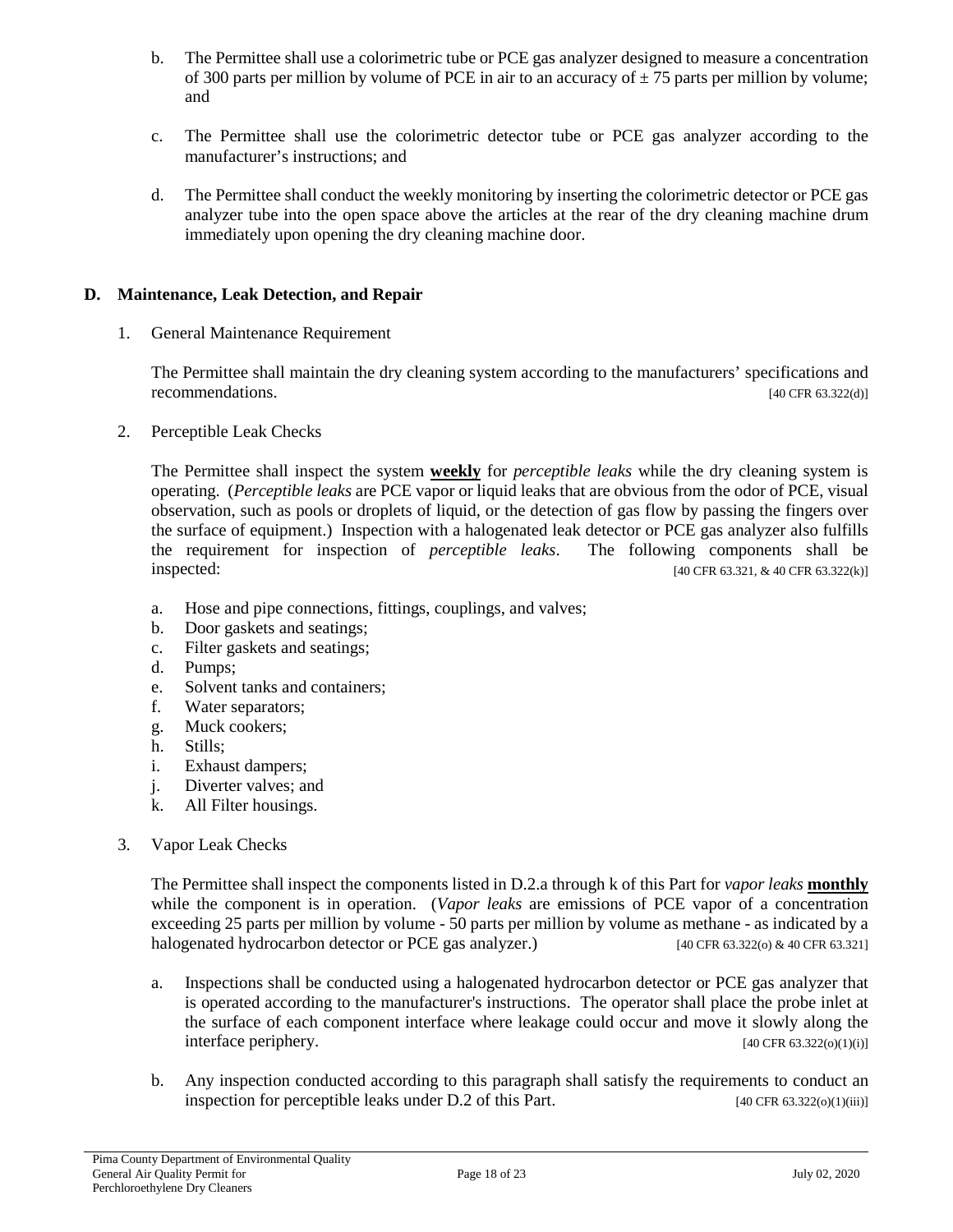4. Repair Requirements for Leaks Detected

The Permittee shall repair all leaks detected during the inspections required by D.2 or D.3 of this Part within 24 hours. If repair parts must be ordered, either a written or verbal order for those parts shall be initiated within 2 working days of detecting such a leak. Such repair parts shall be installed within 5 working days after receipt. [40 CFR 63.322(m)]

5. Repair Requirements for Faulty Emissions Control Devices

If parameter values monitored under paragraphs A.2.b or A.3.b of this Part do not meet the values specified in paragraphs C.1.a, C.1.b or C.2.b, adjustments or repairs shall be made to the dry cleaning system or control device to meet those values. If repair parts must be ordered, either a written or verbal order for such parts shall be initiated within 2 working days of detecting such a parameter value. Such repair parts shall be installed within 5 working days after receipt. [40 CFR 63.322(n)]

6. The Permittee shall keep records of all inspections, parts orders and repairs conducted, as specified in E.2 of this Part.

#### **E. Recordkeeping**

1. Emissions Control Device Monitoring Records

The Permittee shall keep a log of the following information and maintain such information on-site and show it upon request for a period of 5 years, as applicable:

- a. Refrigerated Condenser Monitoring Records: [40 CFR 63.324(d)(5)]
	- i. The date and refrigeration high pressure and low pressure monitoring results, as specified in C.1.a; or
	- ii. The date and temperature sensor monitoring results, as specified in C.1.b if no refrigeration system pressure gauges are installed.
- b. Carbon Adsorber Monitoring Records:

The date and monitoring results, as specified in C.2.a.  $[40 \text{ CFR } 63.324 \text{ (d)}(6)]$ 

2. Inspection and Repair Records

The Permittee shall keep a log of the following information and maintain such information on-site and show it upon request for a period of 5 years:

- a. The dates when the dry cleaning system components are inspected for leaks, as specified in D.2 and D.3, and the name or location of the dry cleaning system components where leaks are detected;  $[40 \text{ CFR } 63.324 \text{ (d)}(3)]$
- b. The dates of repair and records of written or verbal orders for repair parts to demonstrate compliance with D.4 and D.5 of this Part.  $[40 \text{ CFR } 63.324 \text{ (d)}(4)]$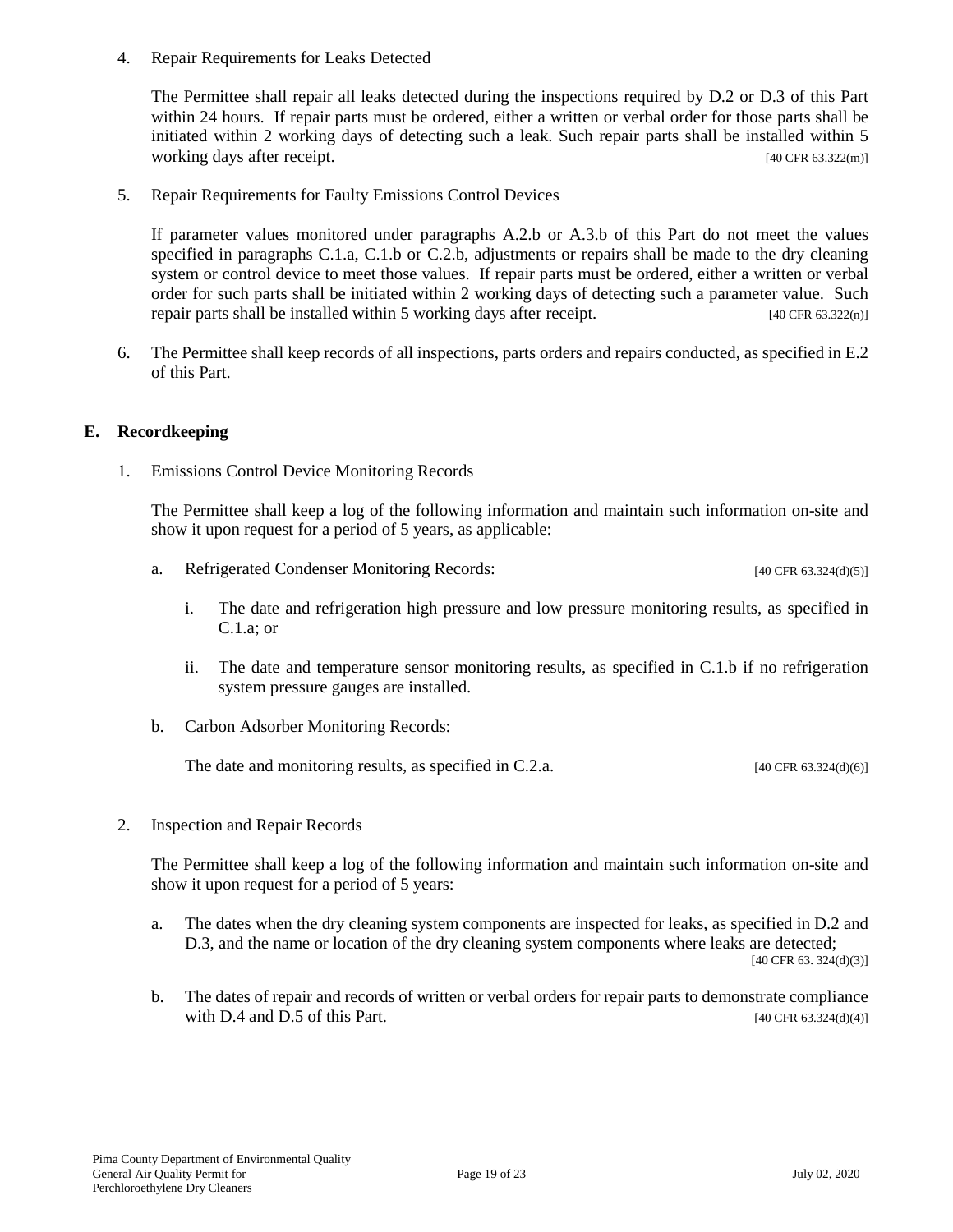3. PCE Consumption Calculations and Records

The Permittee shall keep all receipts of PCE purchases and a log of the following information (*including* all calculations.) The Permittee shall maintain such information on-site and show it upon request for a period of 5 years:

- a. The Permittee shall, on the first working day of each month record the total volume of all PCE purchases made in the *previous month* for the entire facility (if no PCE was purchased in a given month, the record shall record zero gallons for that month.) [40 CFR 63.324(d)]
- b. The Permittee shall, on the first working day of each month, sum and record the volume of all PCE purchases made *in each of the previous 12 months* for the entire facility, as recorded in the log described in E.2.a of this Part (if no PCE was purchased in a given month, the record shall record zero gallons for that month). The total sum recorded in this manner is the yearly PCE consumption for the permitted facility. [40 CFR 63.323(d)]
- 4. Operating Manuals and Design Specifications

The Permittee shall retain on-site a copy of the design specifications and the operating manuals for each dry cleaning system located at the dry cleaning facility. [40 CFR 63.324(e)]

## **F. Reporting Requirements**

1. If the total yearly perchloroethylene consumption of the dry cleaning facility exceeds 2100 gallons, the Permittee must comply with all applicable standards (including, but not limited to, installation and operation of control technology) within 180 days of first determining the facility exceeded the consumption limit. The Permittee shall submit the appropriate reports and revisions to the Control Officer pursuant to PCC 17.13.100, 17.13.130, 17.13.140, and 40 CFR 63.324(c).

[40 CFR 63.320(i) & PCC 17.13.020.A.5]

2. Should the Permittee relocate a used machine he or she shall promptly comply with any subsequently applicable requirements and shall submit the appropriate reports and revisions to the Control Officer pursuant to PCC 17.13.100, 17.13.130, 17.13.140, and 40 CFR 63.324(b). [PCC 17.13.020.A.5]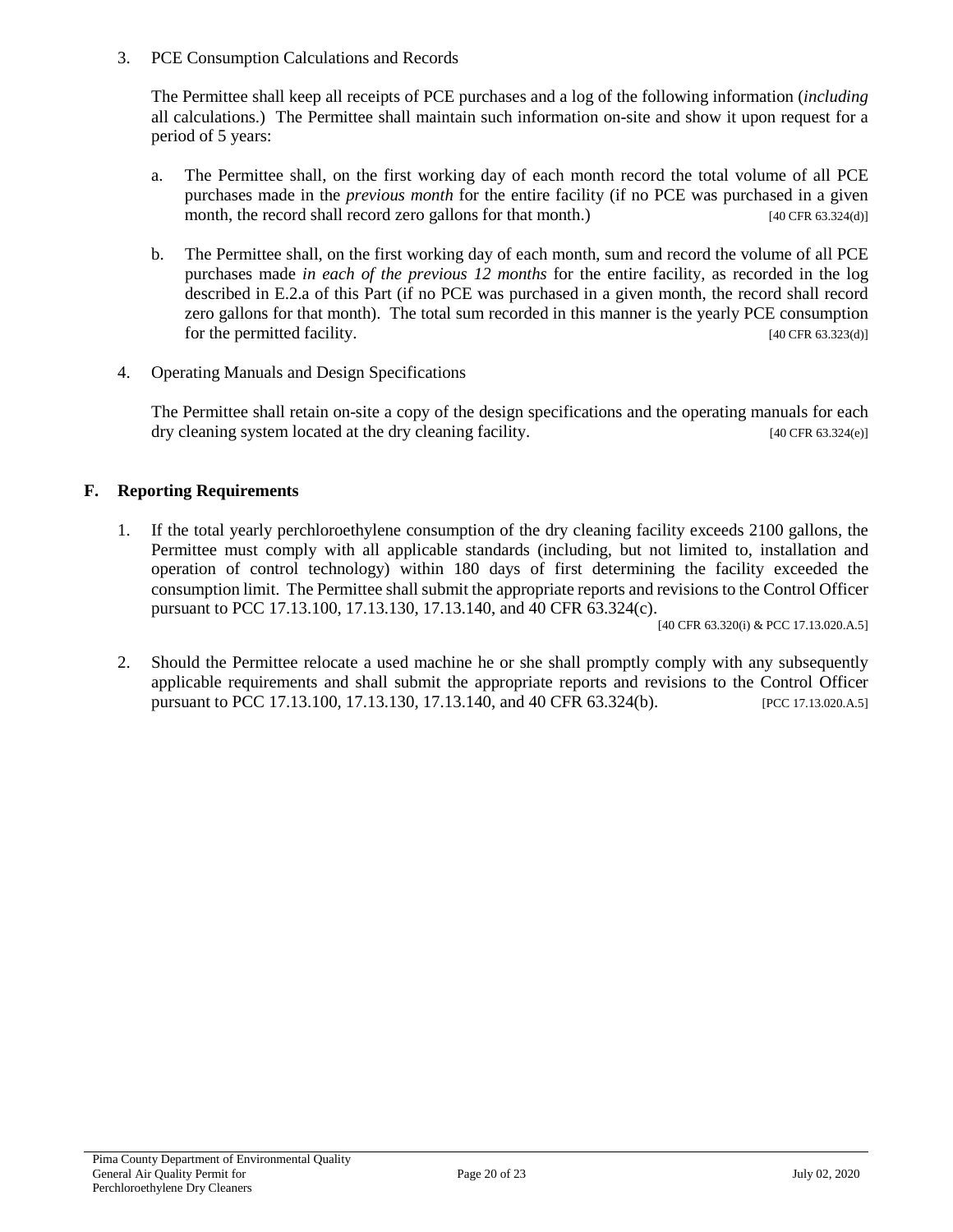## **SPECIFIC CONDITIONS FOR BOILERS AND WATER HEATERS**

#### **A. Opacity Standard**

1. The Permittee shall not cause, allow or permit the effluent from any boiler to have an average optical density equal to or greater than 20 percent opacity. [PCC 17.16.040]

#### 2. *Opacity for Natural Gas fired Equipment*

The Permittee shall not be required to conduct a visible emission check on the exhaust stack of equipment while firing natural gas since the percent of opacity of visible emissions while combusting gaseous fuel is inherently low. The Permittee shall operate and maintain the equipment at all times - including periods of startup, shutdown, and malfunction - in a manner consistent with good air pollution control practices and consistent with manufacturer's guidelines.

3. *Opacity for Fuel Oil Fired Equipment*

The Permittee shall conduct a visible emissions check on the exhaust stack of each boiler at least quarterly while the boilers are operating. For the purposes of this permit, a visible emissions check is verification that abnormal emissions are not present at the boiler stack. The Permittee shall record the date and time of the check, the name of the person conducting the check, the results of the check, and the type of corrective action taken (if required). All records shall be maintained for five years.

3. When required by the Control Officer, the Permittee shall perform visible emissions observations in accordance with EPA Method 9, Appendix A in 40 CFR 60, on the boilers to demonstrate compliance with the opacity standard. [PCC 17.16.040 & PCC 17.20.010]

#### **B.** Fuel Limitation **Function FUEL 17.13.020.A.2]**

- 1. The Permittee shall burn only the specified fuel allowed for the boilers identified in the Authorization to Operate certificate.
- 2. In order to demonstrate compliance with the fuel limitation required in B.1 of this Part, the Permittee shall maintain records of fuel supplier specifications which verify the fuel and sulfur content of the fuel, as delivered. All records shall be maintained for five years.
- 3. For equipment in the ATO that fires natural gas, the Permittee may demonstrate that only commercially available natural gas fuel was fired by making available to the Control Officer for inspection, documentation, such as invoices or statements from the fuel supplier, showing that natural gas was purchased for use in the equipment. Alternatively, the demonstration may be made by actual inspection of the equipment showing that natural gas is plumbed to the equipment for firing.

#### **C. Facility Changes**

Should the Permittee desire to change the facility or operations in any way (including, but not limited to, addition of new equipment, modification of current equipment or usage of fuels not specified within this Permit,) the Permittee will first submit the proper notification and follow the required permit revision procedure pursuant to PCC 17.13.110, PCC 17.13.130, or PCC 17.13.140.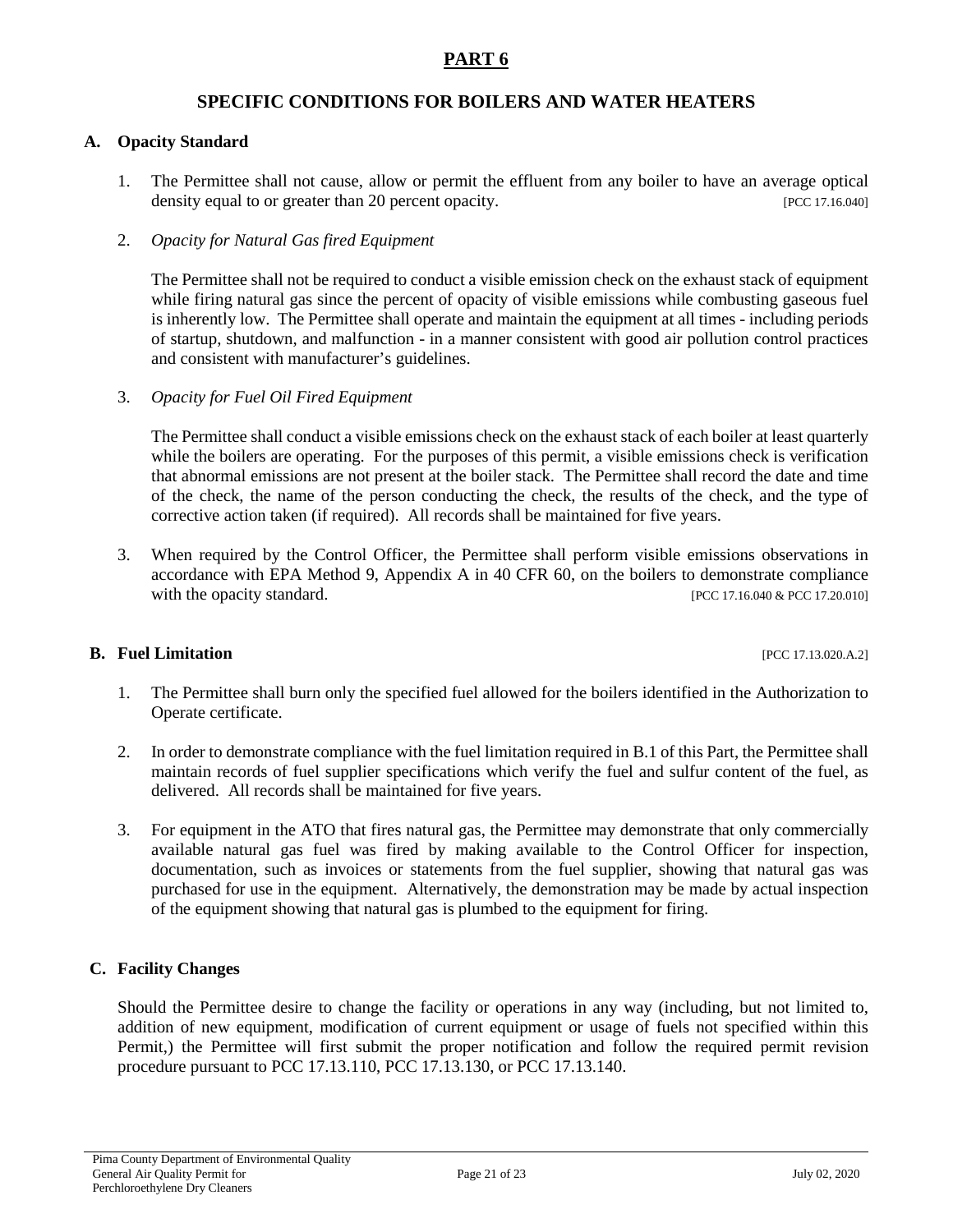# **ADDITIONAL PERMIT REQUIREMENTS**

#### **I. Compliance with Permit Conditions I.e. 2016 I.e. 2016 I.e. 2020 I.e. 2020 I.e. 2020 I.e. 2020 I.e. 2020 I.e. 2020 I.e. 2020 I.e. 2020 I.e. 2020 I.e. 2020 I.e. 2020 I.e. 2020 I.e. 2020**

- A. The Permittee shall comply with all conditions of this permit including all applicable requirements of the Arizona air quality statutes and the air quality rules. Any permit noncompliance constitutes a violation of the Arizona Revised Statutes and is grounds for enforcement action; for permit termination, revocation and reissuance, or revision; or for denial of a permit renewal application. In addition, noncompliance with any federally enforceable requirement constitutes a violation of the Clean Air Act.
- B. The Permittee shall report to the Control Officer any emissions in excess of the limits established by this permit. The report shall be in 2 parts as specified below: [PCC 17.13.020.A.5 & PCC 17.13.190]
	- 1. Notification by telephone or facsimile within 24 hours of the time the Permittee first learned of the occurrence of excess emission that includes all available information pursuant to PCC 17.13.190.B. To report excess emissions call **520-724-7400** or fax to **520-838-7432.**
	- 2. Detailed written notification by submission of an excess emissions report within 72 hours of the notification in I.B.1 above. **Send to PDEQ 33 N. Stone Ave, Suite 700, Tucson, Arizona 85701.**
- C. It shall not be a defense for a Permittee in an enforcement action that it would have been necessary to halt or reduce the permitted activity in order to maintain compliance with the conditions of this permit.
- D. The permit does not convey any property rights of any sort, or any exclusive privilege to the permit holder.
- E. The Permittee shall pay fees to the Control Officer pursuant to PCC 17.13.240.

[PCC 17.13.020.A.9 & PCC 17.13.240]

#### **II.** Permit Revision, Reopening, Revocation and Reissuance, or Termination for Cause [PCC 17.13.020.A.7.c]

The permit may be revised, reopened, revoked and reissued, or terminated for cause pursuant to PCC 17.13.150. The filing of a request by the Permittee for a permit revision, revocation and reissuance, or termination; or of a notification of planned changes or anticipated noncompliance does not stay any permit condition.

## **III.** Duty to Provide Information [PCC 17.13.010.G & PCC 17.13.020.A.7.e]

- A. The Permittee shall furnish to the Control Officer, within a reasonable time, any information that the Control Officer may request in writing to determine whether cause exists for revising, revoking and reissuing, or terminating the permit or to determine compliance with the permit. Upon request, the Permittee shall also furnish to the Control Officer copies of records required to be kept by the permit. For information claimed to be confidential, the Permittee shall furnish a copy of such records to the Control Officer along with a claim of confidentiality.
- B. If the Permittee has failed to submit any relevant facts or if the Permittee has submitted incorrect information in the permit application, the Permittee shall, upon becoming aware of such failure or incorrect submittal, promptly submit such supplementary facts or corrected information.

#### **IV. Severability Clause IPCC 17.13.020.A.6**]

The provisions of this permit are severable. If any provision of this permit is held invalid, the remainder of this permit shall not be affected thereby.